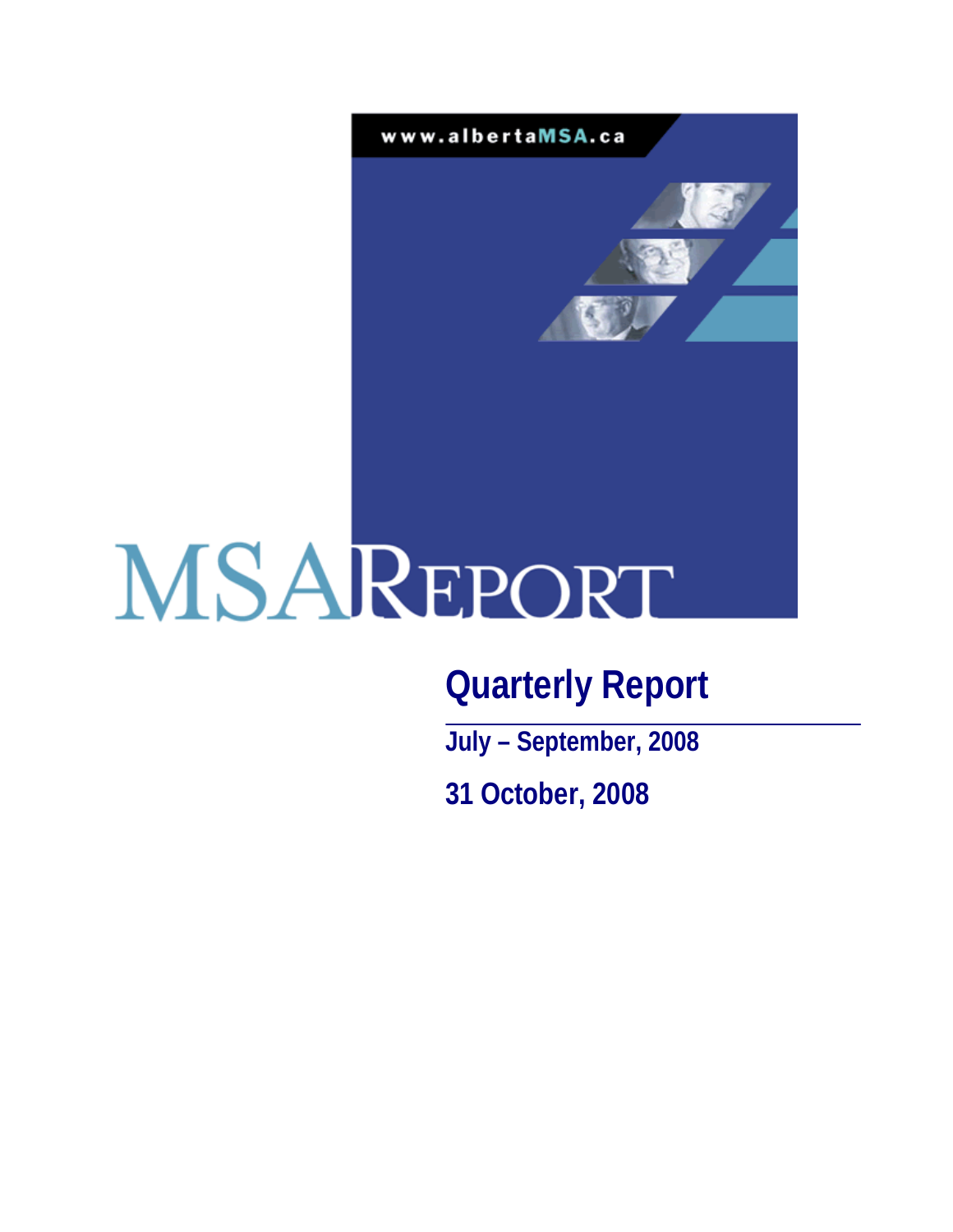# **TABLE OF CONTENTS**

| $\mathbf{1}$            |                                 |  |
|-------------------------|---------------------------------|--|
|                         | 1.1<br>1.2<br>1.3               |  |
| $\overline{2}$          |                                 |  |
|                         | 2.1<br>2.2                      |  |
| $\overline{3}$          |                                 |  |
|                         | 3.1<br>3.1.1<br>3.1.2<br>3.2    |  |
| $\overline{\mathbf{4}}$ |                                 |  |
|                         | 4.1<br>4.2                      |  |
| 5                       |                                 |  |
| 6                       |                                 |  |
|                         | 6.1<br>6.2<br>6.3<br>6.4<br>6.5 |  |
|                         |                                 |  |
|                         |                                 |  |
|                         |                                 |  |

# **LIST OF FIGURES**

| Figure I – Comparison of Peak Demand Q3/08 (7 Day Rolling Average)5 |  |
|---------------------------------------------------------------------|--|
|                                                                     |  |
|                                                                     |  |
|                                                                     |  |
|                                                                     |  |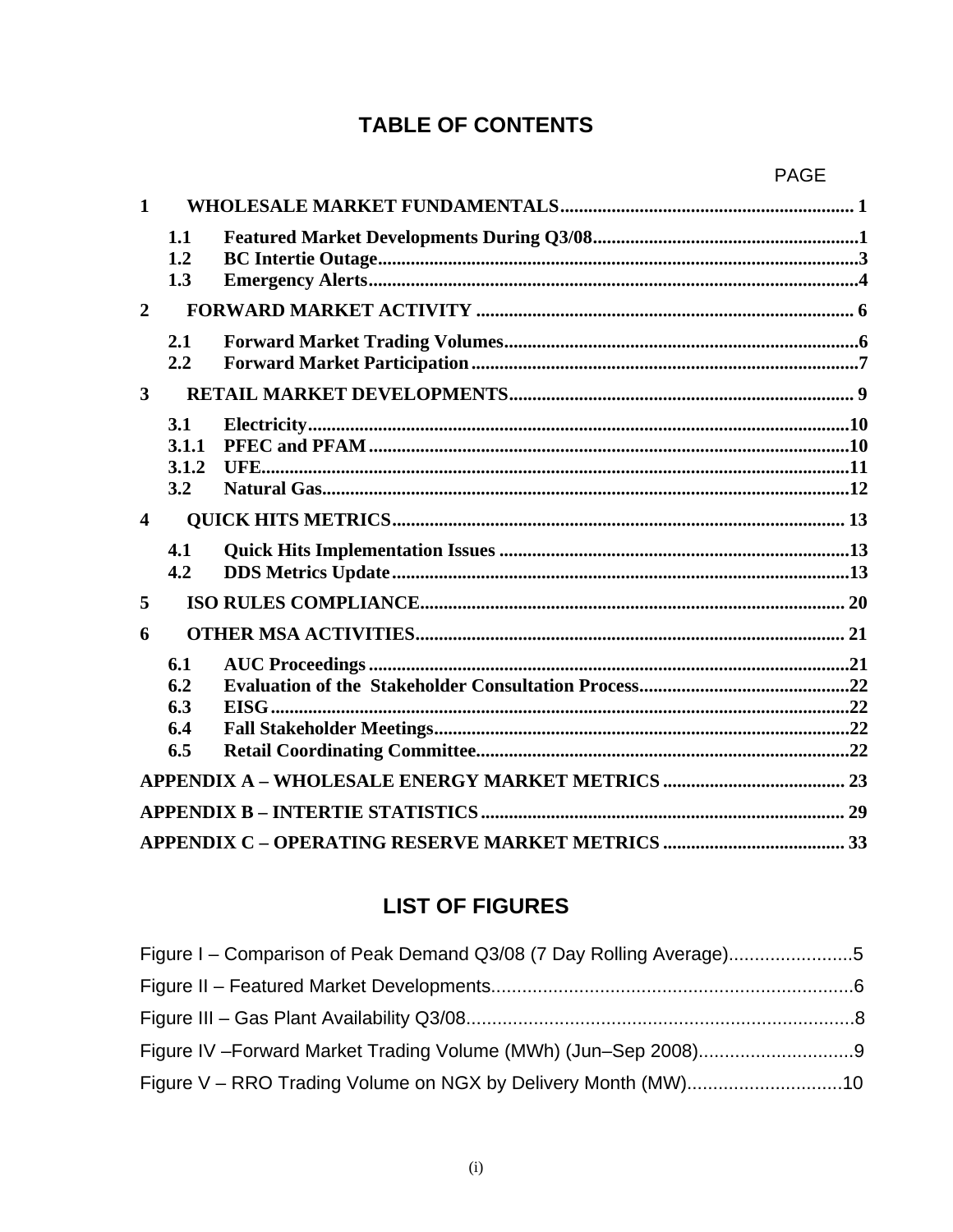| Figure VI - Number of Forward Market Participants (Jun-Sep 2008)11              |  |
|---------------------------------------------------------------------------------|--|
|                                                                                 |  |
|                                                                                 |  |
|                                                                                 |  |
|                                                                                 |  |
| Figure XI - Average Daily TMR and DDS Dispatched vs. DDS Available and Eligible |  |
| Figure XII - Average Daily DDS Dispatched and Constrained Down Volume           |  |
| Figure XIII - Average Weekly DDS Market Share by Pool Participant20             |  |
|                                                                                 |  |
| Figure XV - Year to Date Referred and Reported Compliance Events22              |  |
|                                                                                 |  |
|                                                                                 |  |
|                                                                                 |  |
|                                                                                 |  |
|                                                                                 |  |
|                                                                                 |  |
|                                                                                 |  |
|                                                                                 |  |
|                                                                                 |  |
|                                                                                 |  |
|                                                                                 |  |
|                                                                                 |  |
|                                                                                 |  |
|                                                                                 |  |
|                                                                                 |  |
|                                                                                 |  |
|                                                                                 |  |
|                                                                                 |  |
|                                                                                 |  |
|                                                                                 |  |
|                                                                                 |  |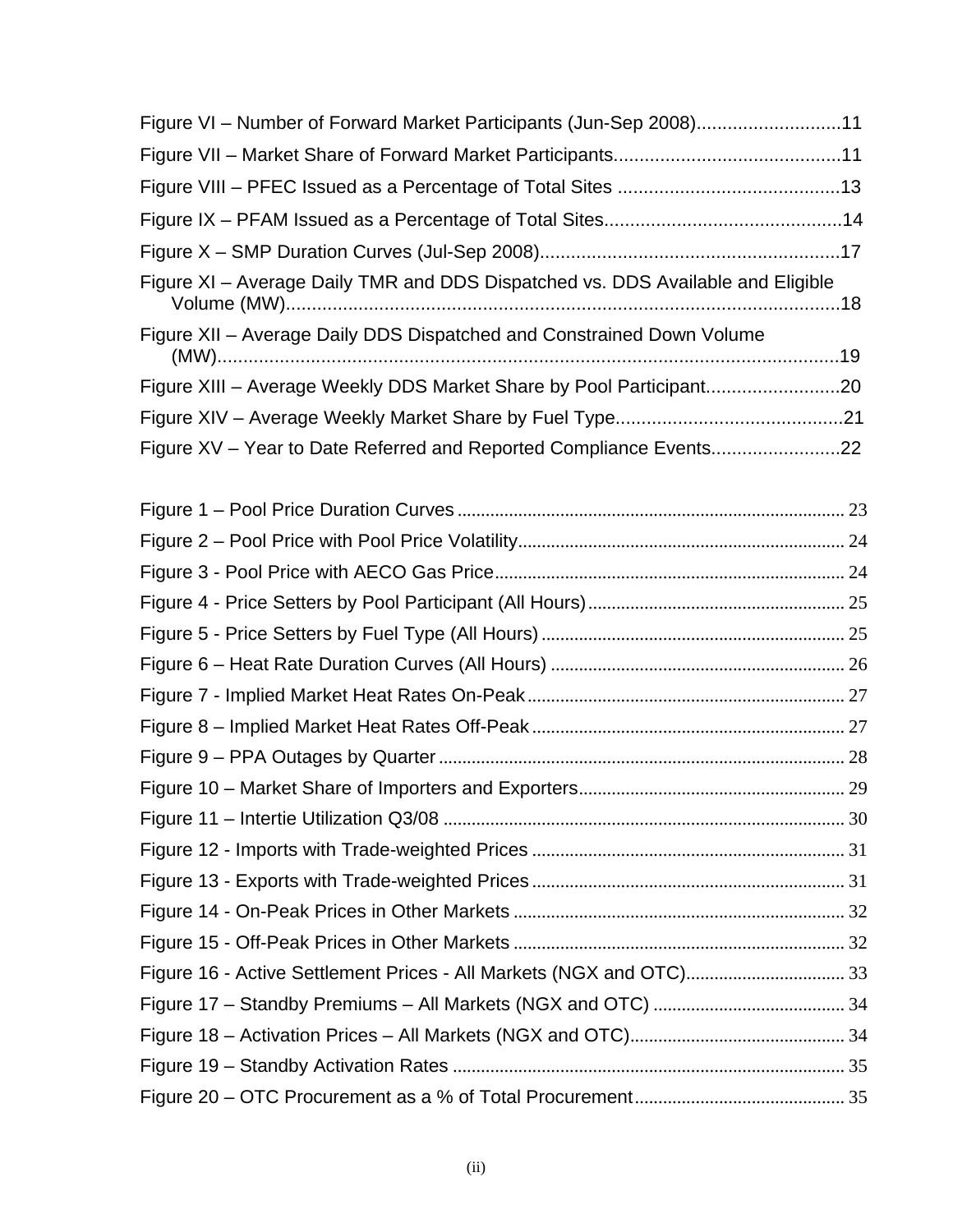# **LIST OF TABLES**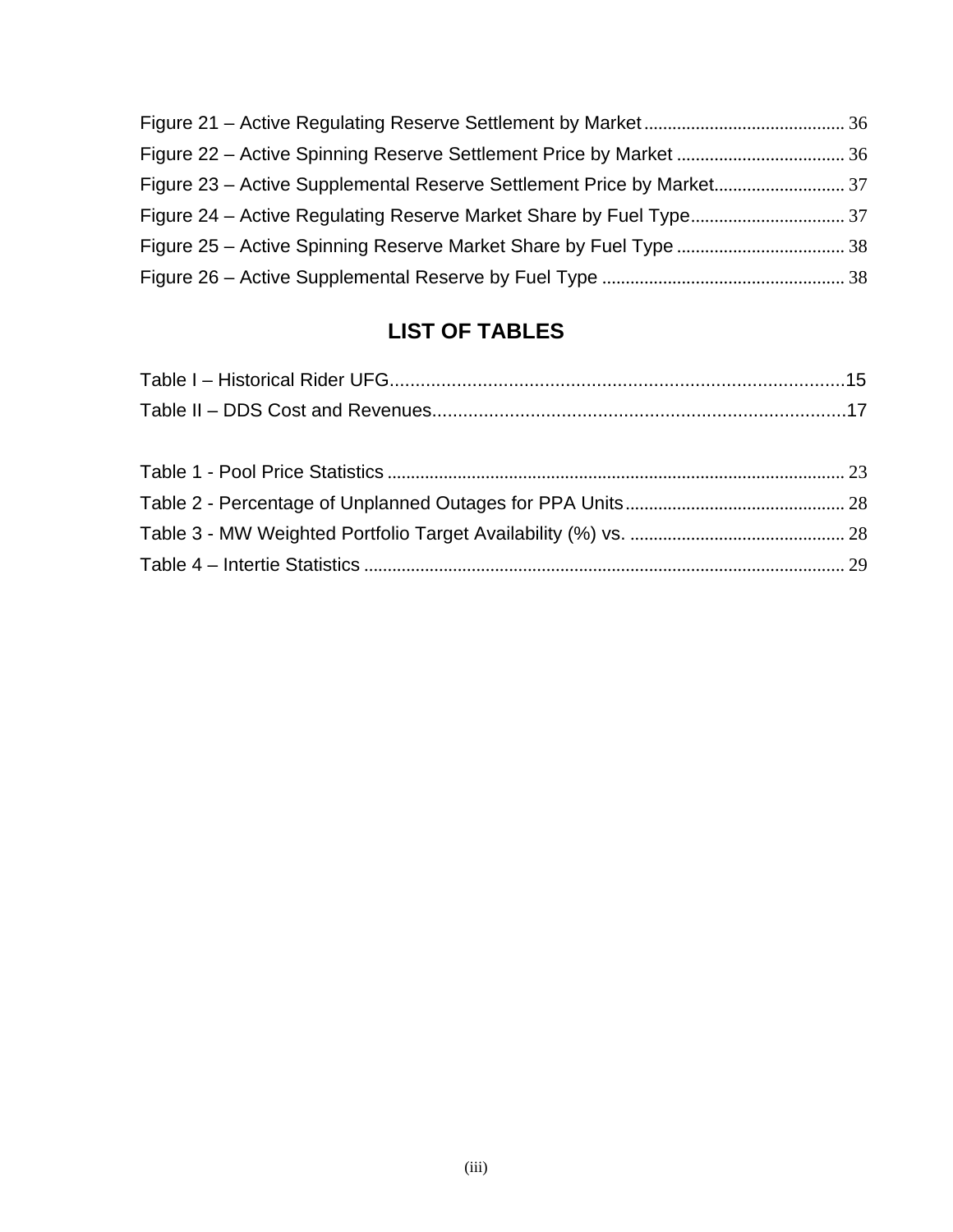#### **1 WHOLESALE MARKET FUNDAMENTALS**

#### **1.1 Featured Market Developments During Q3/08**

Average pool price for Q3/08 was significantly lower than for Q2/08 and lower than the same quarter in the previous year. The year-to-date average price also declined over the quarter by \$4 from \$92.23 at the end of Q2/08 to \$88.19 by the end of Q3/08.

In recent years, average monthly pool prices have been highest during July. However, in 2008, the average monthly pool price for July settled at \$64.51 (compared to \$128.23 and \$154.25 in 2006 and 2007 respectively). Prices in July and much of August were low primarily due to relatively high levels of coal availability, and falling natural gas prices.<sup>1</sup>

July 2008 also saw relatively cool summer temperatures with significantly lower daily peak demands for much of the month in comparison to previous years (as shown in Figure I). Warmer weather arrived in mid August, setting a record summer peak demand on August 18 of 9541 MW, 2.3% higher than previous record set on July 19, 2007. This is slightly lower than the annual average growth rate for the summer peak of 3.7% since 2000. While peak summer demands have continued to increase, overall load during the quarter was only 0.9% higher than in 2007 and below the level of 2006.

Although peak demand occurred mid August, prices were significantly higher during the first week of the month. In fact on August 18 (the day of our new summer record peak demand) the daily average price settled at \$85.45 where as the average price from August 4 to August 8 was \$194.38. By early August peak demand had started to increase but the primary driver of the high average prices was a period of low coal availability.

 $\overline{\phantom{a}}$ 

See Figure 3 in Appendix A.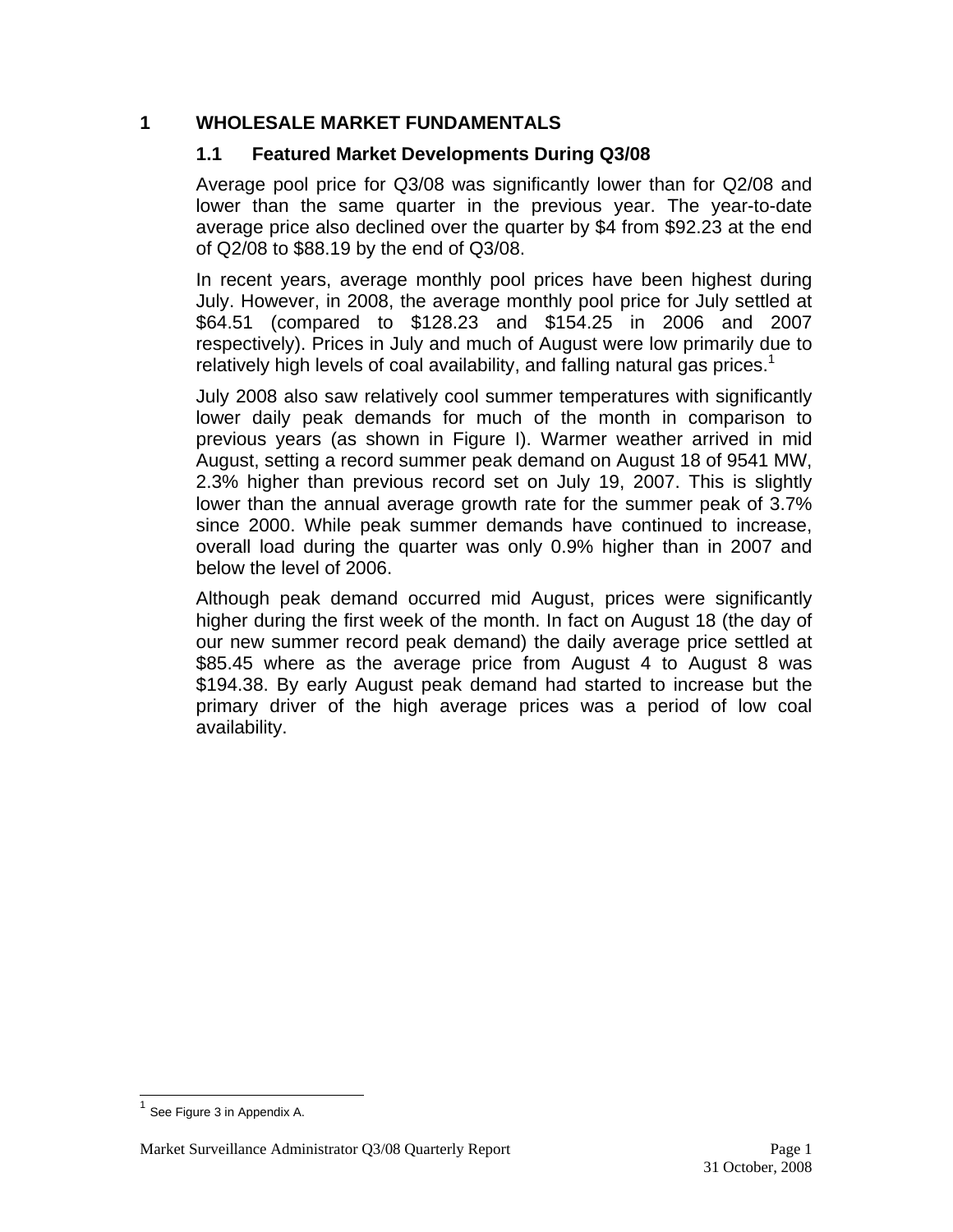

**Figure I: Comparison of Peak Demand Q3/08 (7 Day Rolling Average)** 

Prices were significantly higher and more volatile during the month of September as we experienced a planned outage of the BC tie-line early in the month and significantly lower gas fueled generation availability for the majority of the month. Both factors contributed to price volatility and low gas fueled generation availability was a factor in both the Emergency Alerts experienced in September and one that occurred in early October. We consider both the impact of the BC Intertie outage and the Emergency Alerts in more detail in the following sections.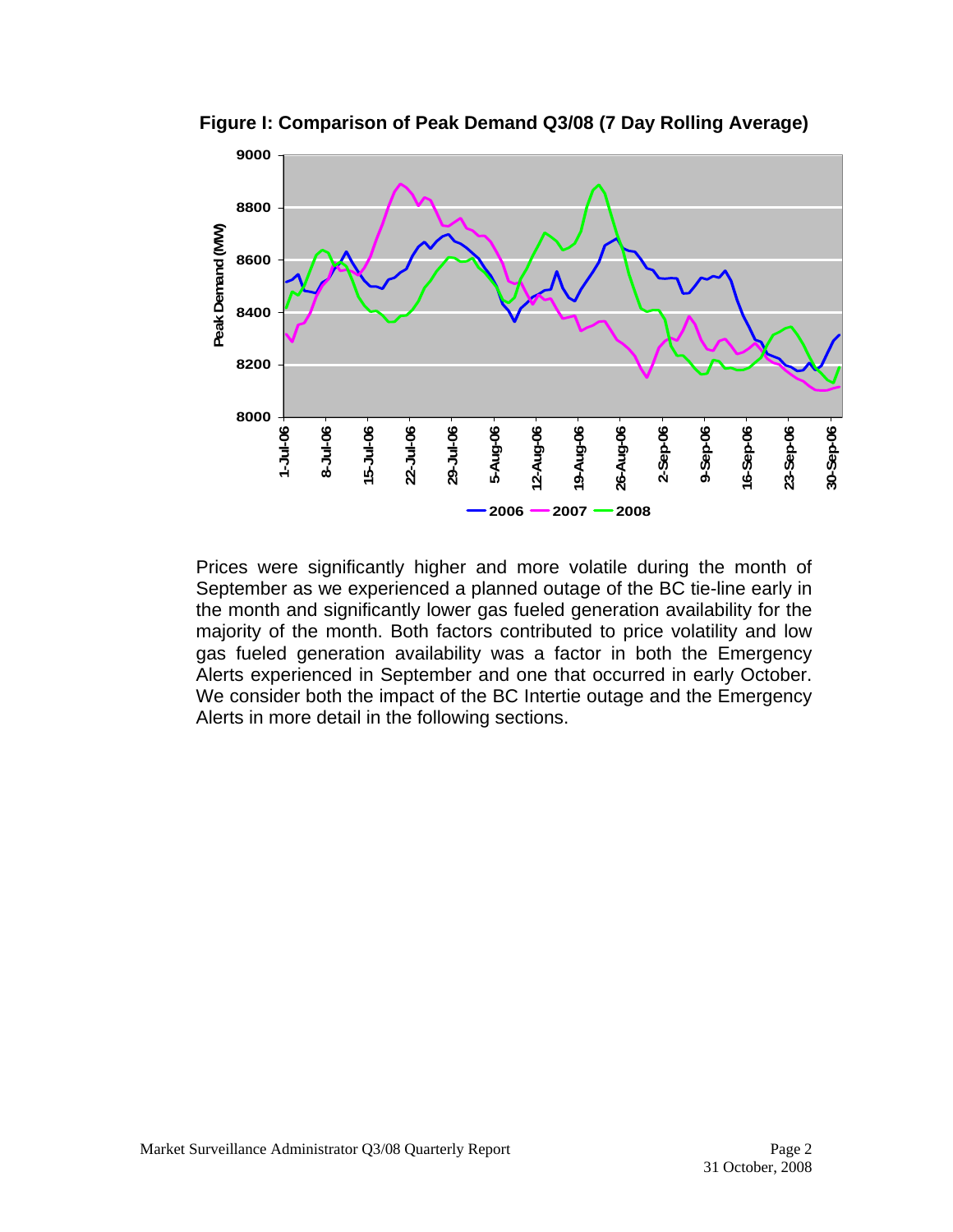

**Figure II: Daily Average Pool Prices and Featured Market Events** 

#### **1.2 BC Intertie Outage**

In Alberta the combination of low off-peak loads and high volumes of baseload thermal generation usually results in low off-peak prices. When the interties are available, exporters take advantage of the low Alberta prices and export power to neighbouring markets – in turn narrowing the price spread between Alberta and the receiving markets. The opposite is typically true in on-peak hours when importers bring power into Alberta, once again narrowing the spread between markets. In many ways the interties act as an equilibrating mechanism that aids in the smoothing of pool price over the course of a day. The interties also play an important role by enhancing competition as importers compete directly with intraprovince generators. When intertie outages occur for planned (or forced) maintenance the market loses both of these effects. The MSA monitors these events closely to examine both market participant behavior and outcomes.

Planned maintenance occurred on the BC Intertie between September 2 and 11 (HE 9 September 2 to HE 22 on September 11 (Figure II). This resulted in very low average exports (1,946 MWh, all on the SK Intertie) and contributed to softer off-peak prices (\$22.83/MWh during the period of the maintenance compared to \$40.54/MWh for the entire quarter) Similarly, imports were lower (6,734 MWh compared to 454,491 MWh for the entire quarter) however the impact on on-peak prices is harder to discern given other factors (for example, a decline in peak demand in late August).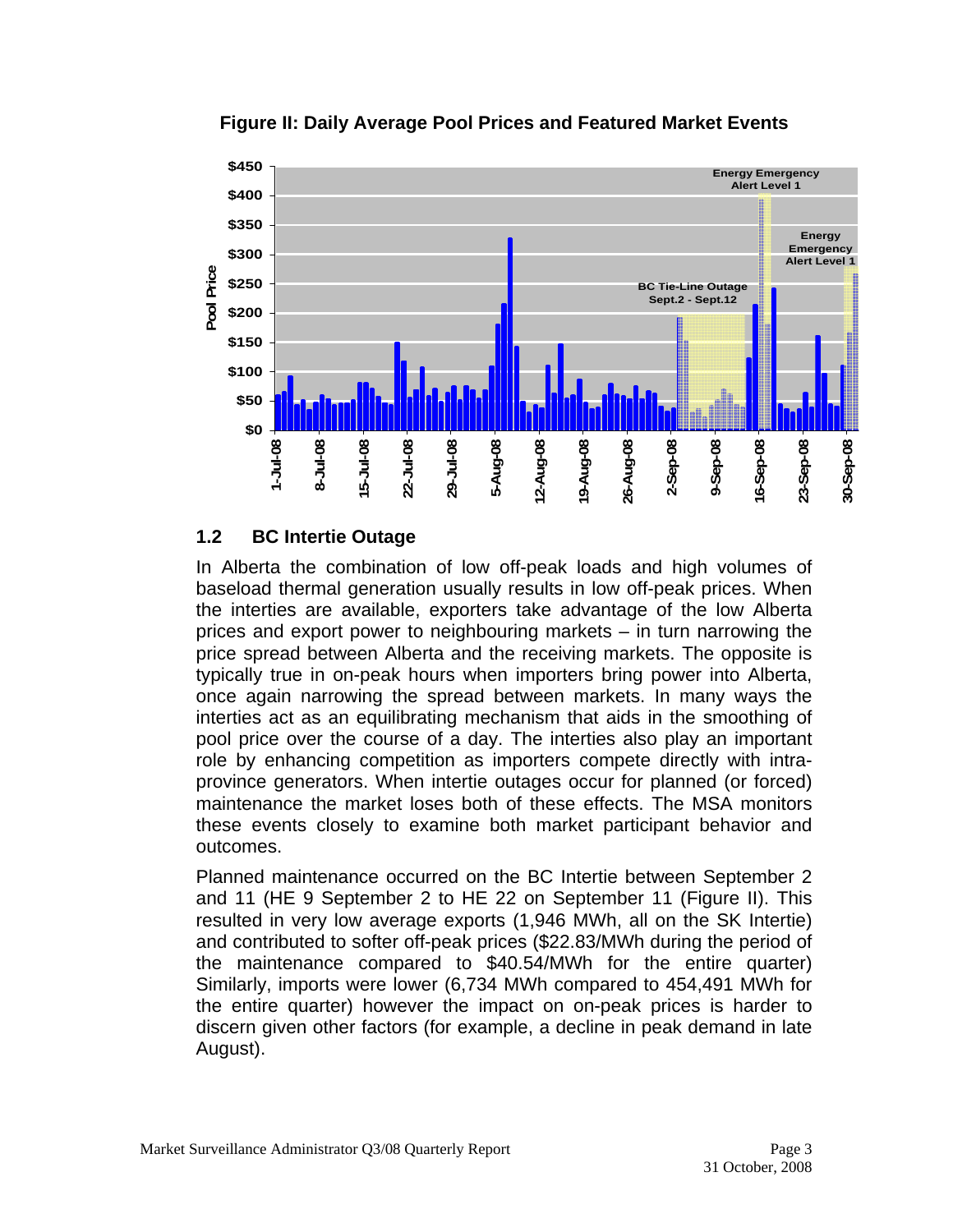#### **1.3 Emergency Alerts**

On two separate occasions during the quarter the system experienced an emergency alert 1, with a third occurrence on October 1. An emergency alert level 1 occurs when all available resources in the energy market have been used to meet demand but operating reserves are still intact (typically about 500MW). An emergency alert level 2 is declared only when operating reserves are being used to supply energy.

In the past, emergency alerts have often coincided with particularly low levels of coal generation availability. During September and early October coal availability was not unusually low rather Figure III shows that the availability of gas-fired generation was low during the times of the emergency alerts. Similarly, wind generation was close to zero. The final trigger in each instance was the sudden loss of a baseload coal unit. The nature of the Alberta market design is such that often times, during onpeak hours, there is only a moderate amount of spare capacity available and online. Effectively this means that a significant drop off in capacity (for example, a large coal unit) will frequently result in a spike in price and on some occasions will result in the issue of an emergency alert, particularly if the loss of capacity coincides with peak demand. We provide a brief summary of the main contributing factors for each of the supply adequacy events below:

- **September 16 (14:38 19:32, 16:15 16:53):**
	- o Little to no wind generation, two coal units offline. KH1 tripped in HE14.
- **September 30 (13:13 14:55):**
	- o Little to no wind generation, two coal units offline. Approximate loss of 350 MW as three coal units became derated in HE14.
- **October 1 (15:22 17:24):**
	- o Low levels of wind generation, one coal unit offline in addition to large derates at numerous coal plants. SD6 tripped in HE16.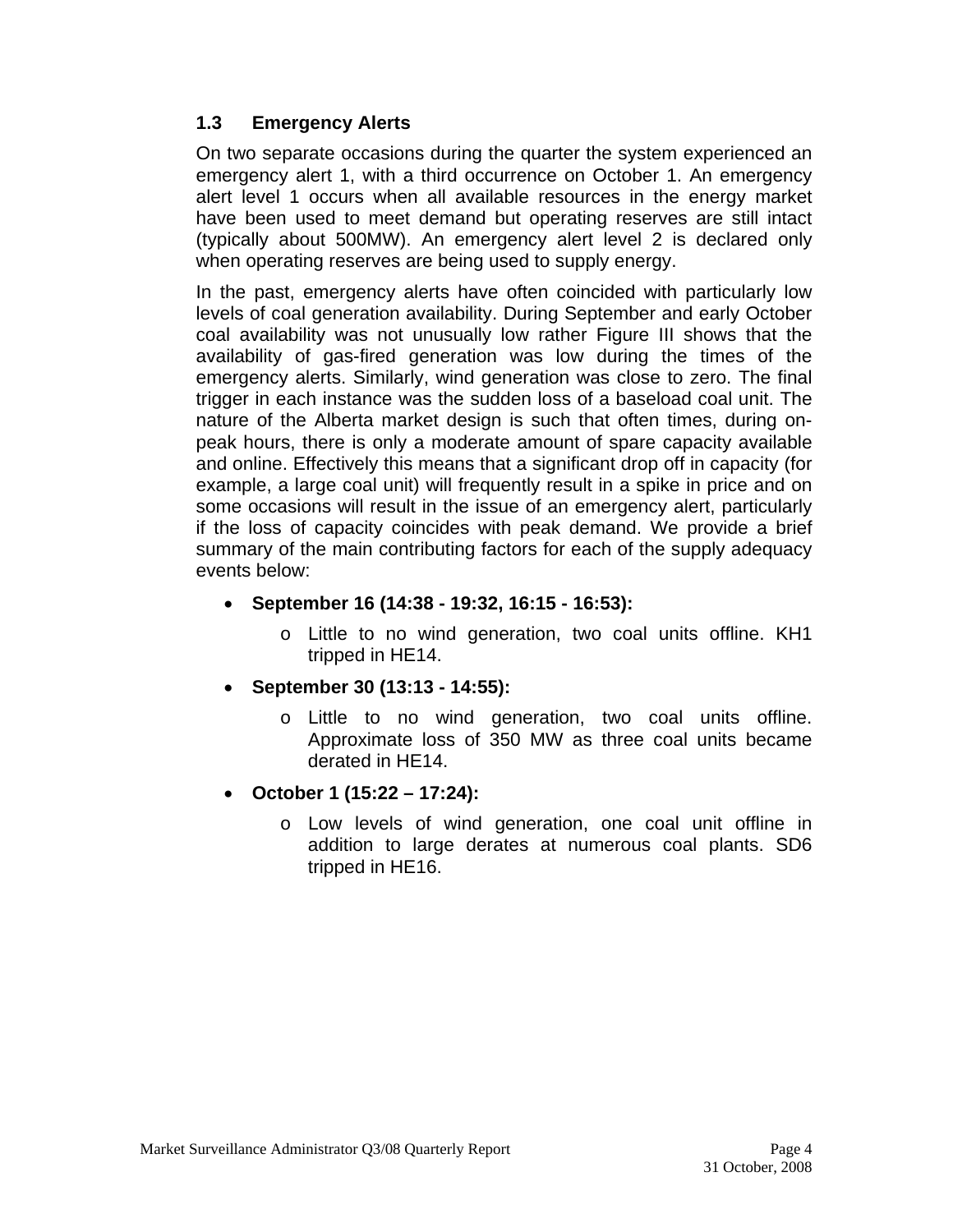

**Figure III: Availability of Gas-Fired Generation Capacity Q3/08**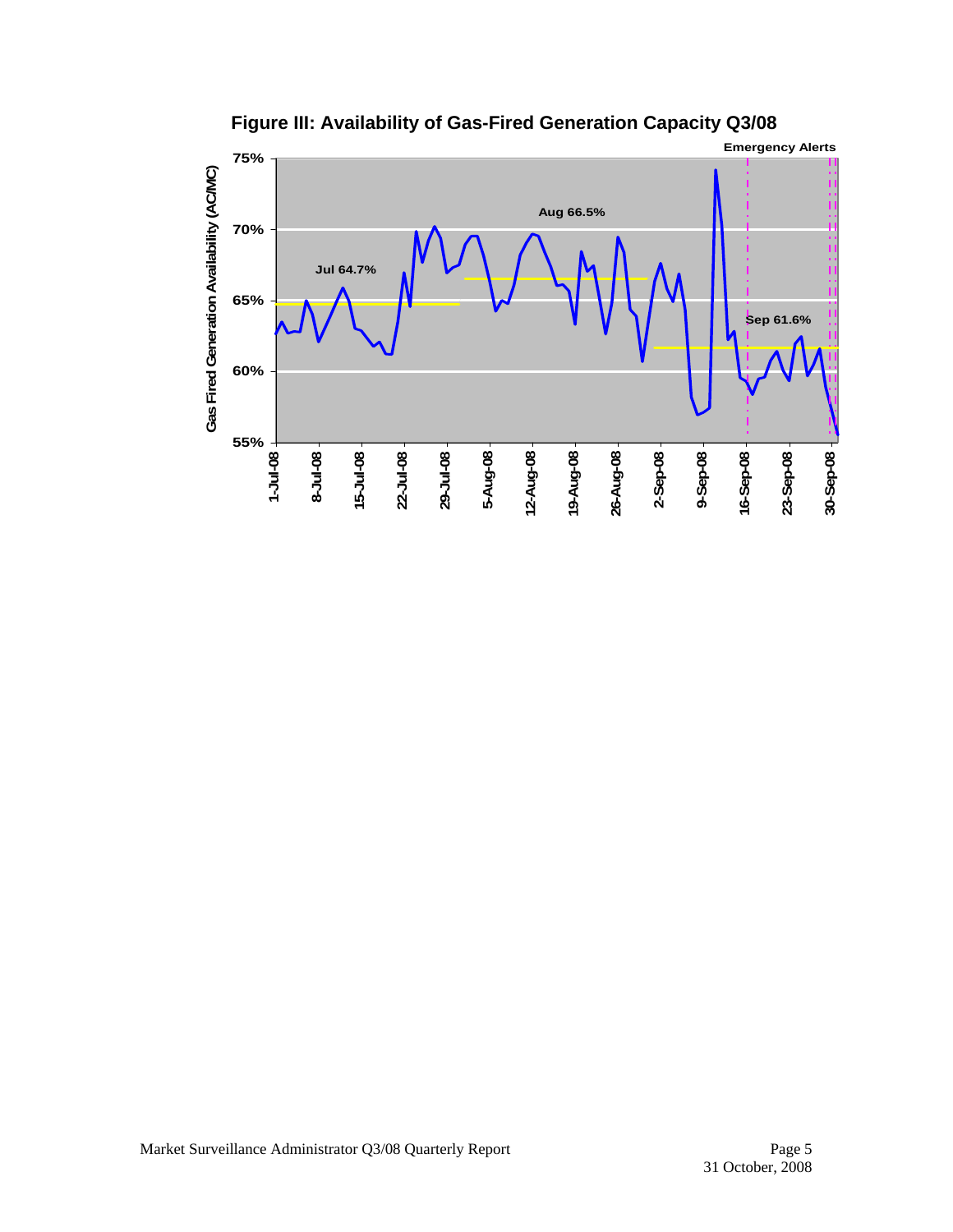#### **2 FORWARD MARKET ACTIVITY**

#### **2.1 Forward Market Trading Volumes**

In June 2008, the MSA began to collect transaction data from OTC brokers on a weekly basis. The forward transaction data is depicted below and is divided into two categories: those volumes traded on the NGX electronic platform and those traded through brokers (OTC). The volume transacted on the forward market totaled over 10,000 GWh in Q3/08 which is equivalent to about 58% of the size of the physical market for the same period, however forward market volumes do vary considerably from month to month (Figure IV). For example, relatively small increases in the trading of yearly products can result in big changes in overall volume (for example, 5MW for an entire year equates to 43,800 MWh). Volumes for shorter term products (for example, month ahead) may be greatly influenced by market news. It is unclear at the current time how much of the apparent recent decline in forward market volumes can be attributed to the credit crunch in the financial markets.



**Figure IV: Forward Market Trading Volume (MWh) (Jun – Sep 2008)**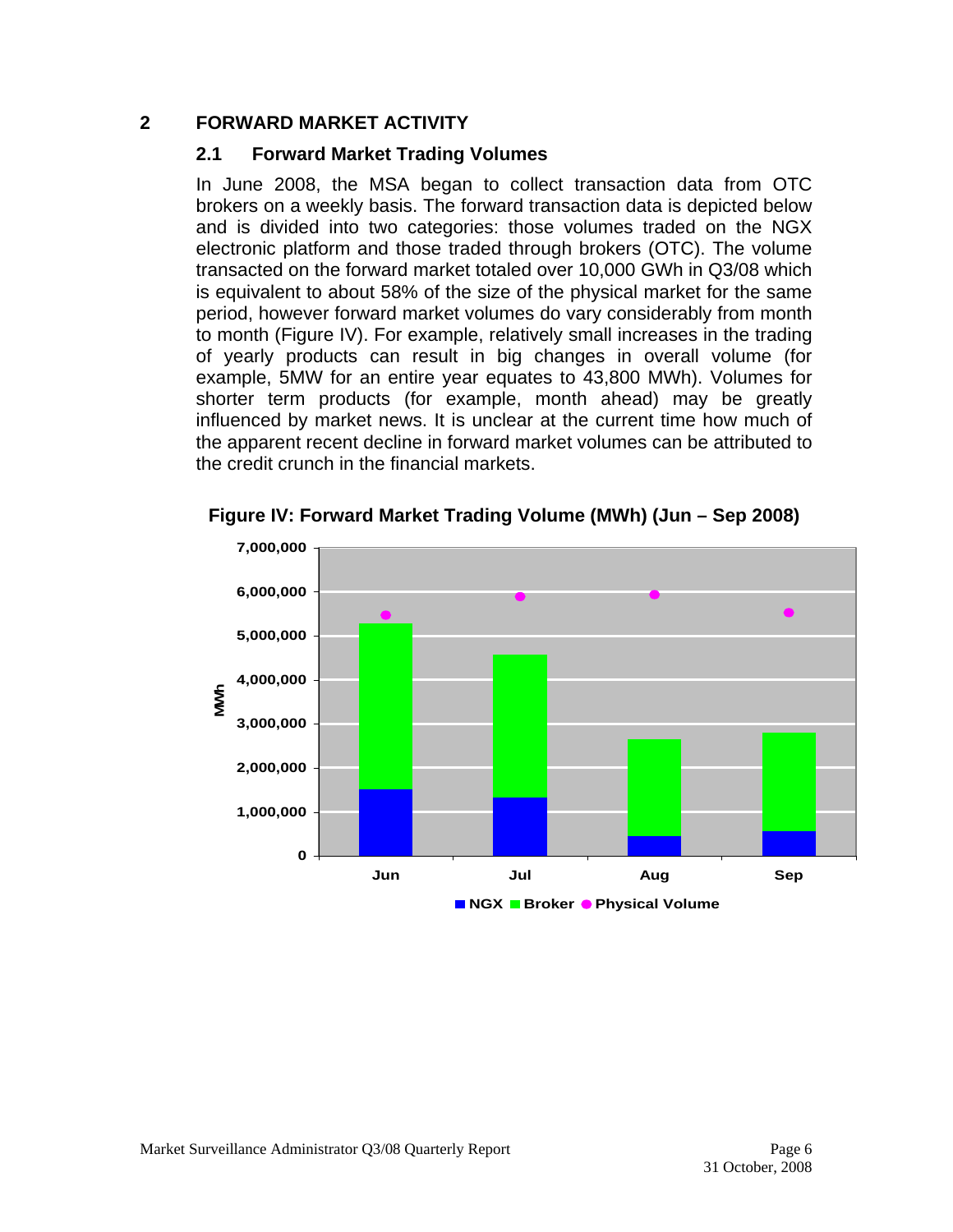Volumes traded on NGX are also in part driven by the Regulated Rate Option (RRO) index transactions associated with the Epcor and Enmax Energy Price Setting Plans. Figure V shows the trade volumes for the flat (7X24) and Extended Peak (7X16) products. The volume of trades for the extended peak product is very modest and shows no upward trend. The trade volumes for the flat product do appear to be increasing over time as the RRO index is used to price more of the RRO volume (increasing from 40 to 60% in July 2008). Volumes appear to have fallen off over the past few months (possibly a reaction to the credit crunch being experienced in most financial markets) but current figures indicate strong volumes traded for November.



**Figure V: RRO Trading Volume on NGX by Delivery Month (MW)** 

#### **2.2 Forward Market Participation**

In Q3/08 there were 25 different participants that traded in the Alberta forward market and of these participants at least 16 transacted in every month (Figure VI). The four most active participants accounted for 55% of the market share (Figure VII).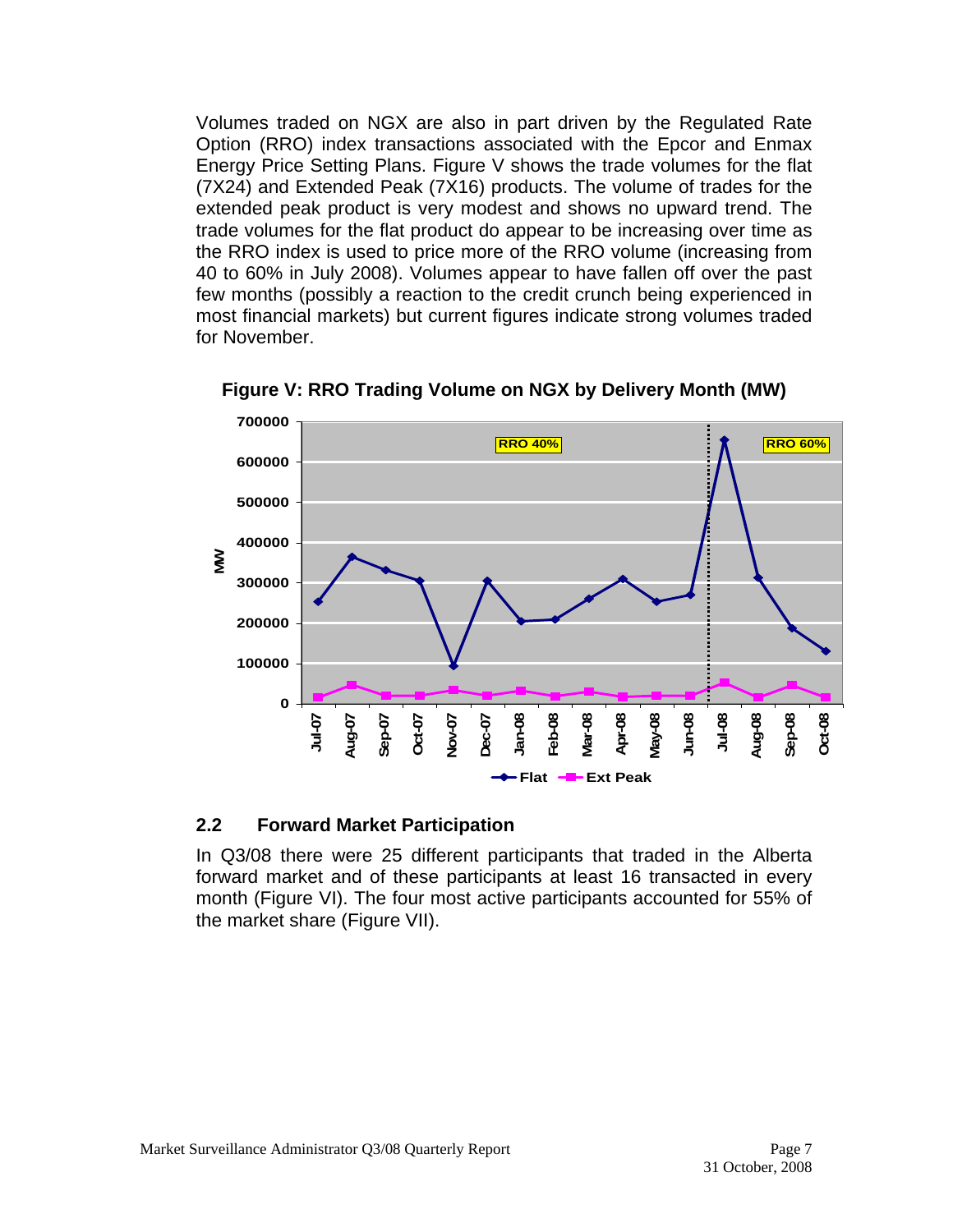

**Figure VI: Number of Forward Market Participants (Jun – Sep 2008)<sup>2</sup>**

**Figure VII: Market Share of Forward Market Participants** 



<sup>&</sup>lt;sup>2</sup> Note that the total number of participants actively trading in the forward market is not equal to the sum of the two bars, as some participants are active both on NGX and OTC.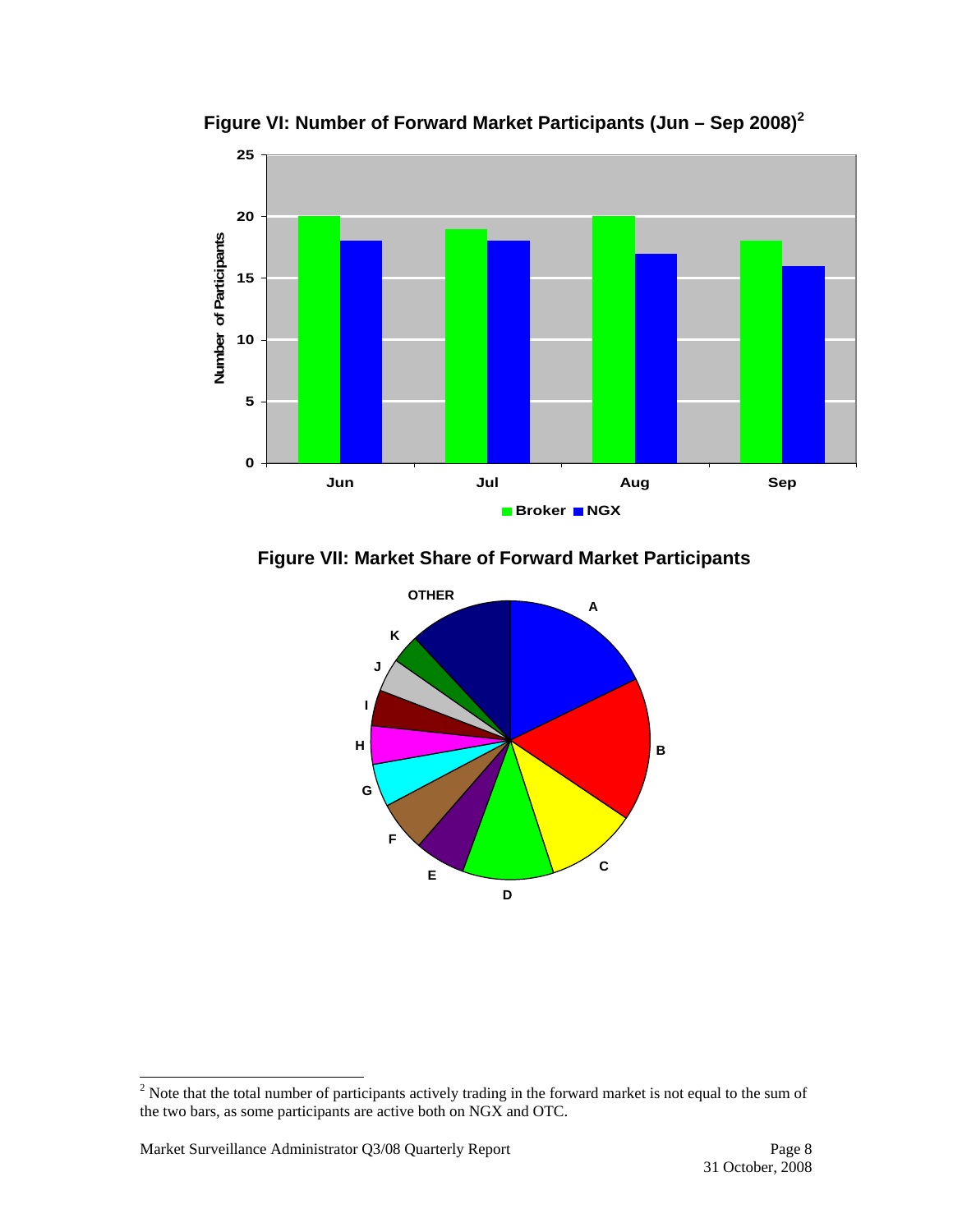#### **3 RETAIL MARKET DEVELOPMENTS**

With the coming into force of the Alberta Utilities Commission Act the MSA's mandate expanded to include surveillance of the retail natural gas market. Given this new responsibility, the MSA has taken the opportunity to conduct a review of both the retail electricity market and the retail natural gas market that will be published in the coming weeks.

In the Quarterly reports we have regularly reported on a variety of metrics describing the performance of the settlement process in the electricity market. The MSA is not responsible for monitoring compliance of the Electric Settlement System Code (SSC) (that responsibility rests with the AESO) but is interested in the settlement process in so far as it influences the development of the competitive retail market. At the time of deregulation, numerous issues related to metering and billing arose as new settlement agents took over leaving consumers with concerns regarding the success of deregulation.

Overall, the MSA is satisfied that system settlement is working reasonably well and not having any detrimental impacts on competition. The MSA intends to cease its regular monitoring of these metrics. In this Quarterly report we provide a final overview. In the past the MSA has reported on two measures of the performance of the settlement system as well as the level of unaccounted for energy. These are:

- PFEC ("pre-final error correction") serves to correct errors prior to a subsequent run of settlement and thus improves settlement results prior to final settlement:
- PFAM ("Post-final adjustment mechanism") is a process that market participants must follow when final settlement data is being disputed and the market participants are requesting financial adjustments as a result of the dispute.
- UFE ("Unaccounted for Energy) exception reports. The number of UFE exception reports reflects the extent of the settlement differences between energy going into the system versus energy consumption and losses. UFE Reasonableness Exception Reports note instances where UFE was outside the tolerances allowed for in the Code. LSA's are required to investigate and report to the market on such variances. The cost of the UFE is recouped via the energy charge on consumer bills.
- Similarly in natural gas there exists unaccounted for gas (UFG) where UFG is the difference between total system receipt and total system consumption by distribution zone. No data is readily available on PFEC and PFAM in natural gas but UFG is calculated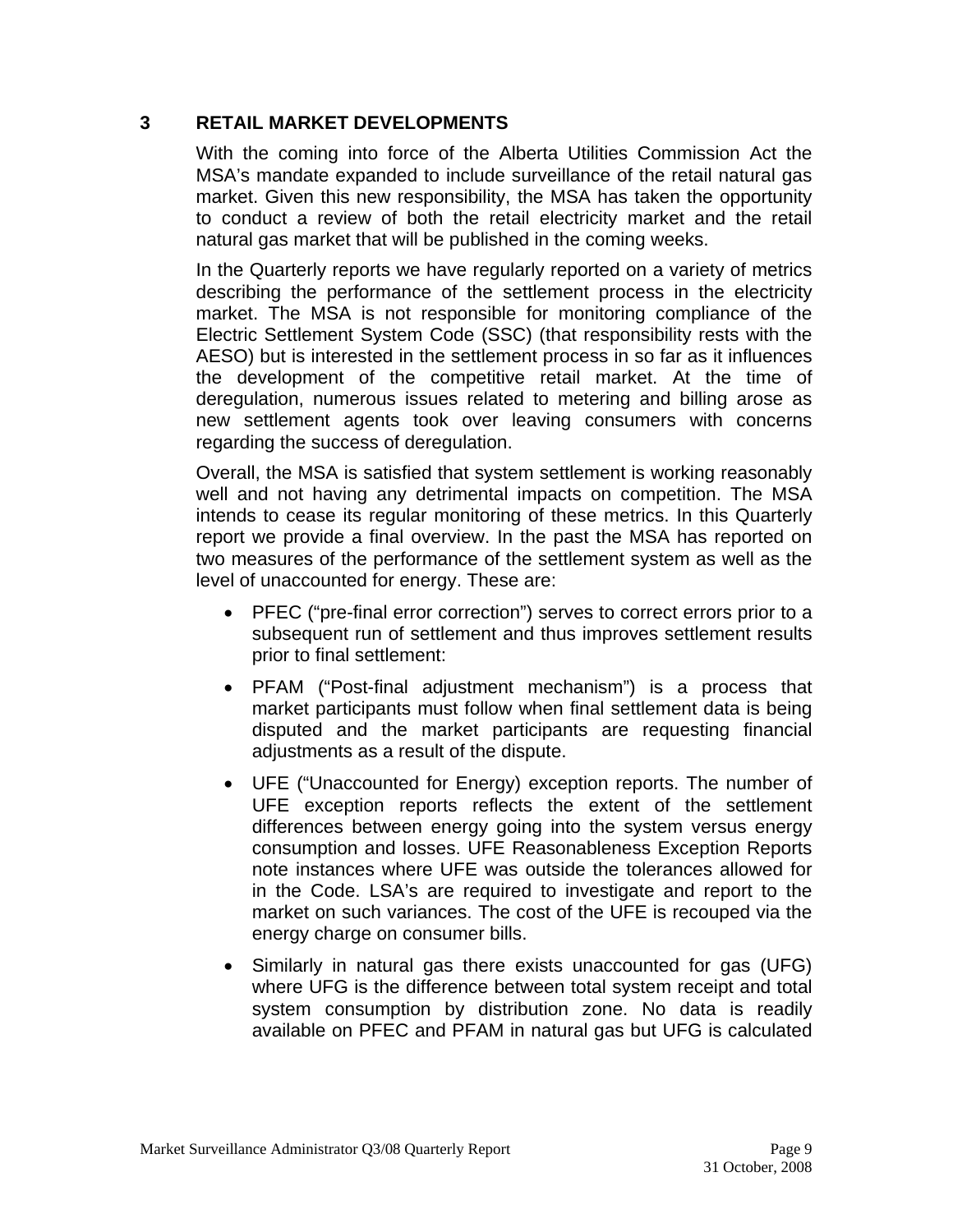and recouped by the distribution zones on an annual basis via a rate rider "D" charged to all consumers. $3$ 

#### **3.1 Electricity**

#### **3.1.1 PFEC and PFAM**

The MSA is primarily monitoring for large increases in errors from quarter to quarter or trends that suggest settlement issues may be of concern to the overall health of the competitive market. The following two figures show the number of PFEC and PFAM that were issued on a quarterly basis since the beginning of 2006 as a percentage of the total sites in the province.<sup>4</sup> The data indicates that on average there are more PFEC submitted than PFAM implying that more errors are detected prior to final settlement. Furthermore, we see that the total PFAM issued in any one quarter has been less than 0.1% of the total sites in the province. (The increase in Q1/07 was a result of consumption having been estimated for approximately 3000 sites that had been metered but had not been entered into the system prior to final settlement. Note that all these were resolved by the end of Q2/07). PFEC or PFAM that are not resolved within the quarter they are issued are almost always resolved within the following quarter indicating a timely resolution process.



**Figure VIII: PFEC issued as a Percentage of Total Sites**

<sup>3</sup> In natural gas there is not currently a common system settlement code among the distribution zones and there is no

equivalent to the AESO charged with monitoring the settlement process as is the case in the electricity market.<br> $4$  The total number of sites in the province at the end of each quarter was used with the exception of Q3/08 the total number of sites in the province at the end of Q2/08.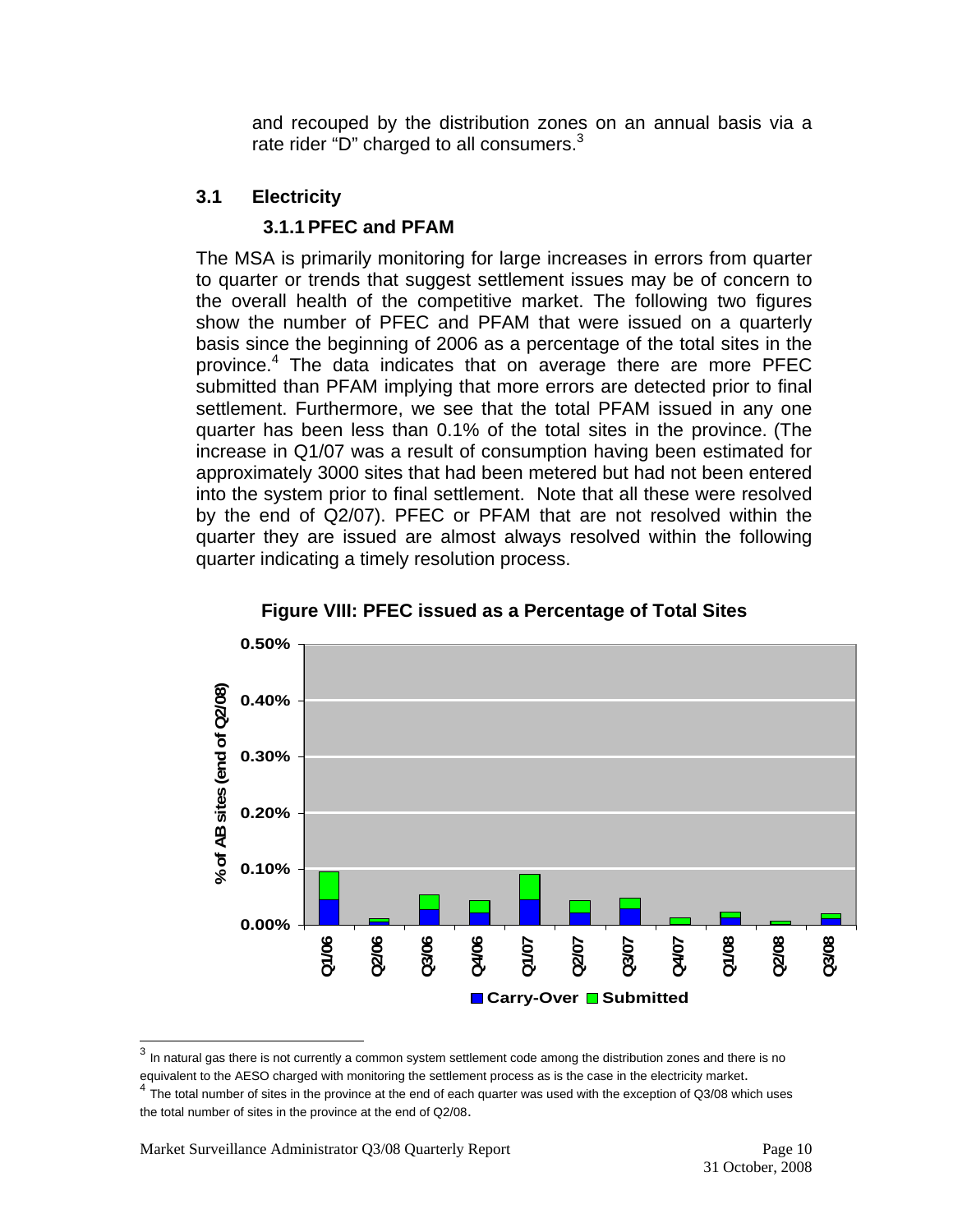

**Figure IX: PFAM issued as a Percentage of Total Sites** 

#### **3.1.2 UFE**

UFE reasonableness reports indicate those instances when the UFE is out of tolerance. The absence of a MW value associated with the individual report makes it difficult to make comparisons across LSA's or to determine the magnitude of the total UFE in the province. The AESO, in accordance with AUC Rule 021, monitors the Average Zone UFE % for each of the distribution zones and makes the results available to all participants on its website.<sup>5</sup> The data collected by both the AESO and the MSA indicates that the majority of distribution areas have very little problem with UFE on a regular basis and that those that do arise are resolved in a timely manner. Overall the majority of the UFE reports are issued by two distribution zones: Crowsnest and Cardston. In fact the average level of UFE within these zones is out of tolerance. The MSA understands that the AESO has forwarded both these instances of non-compliance to the AUC and adjustments have been made to correct for the high levels of UFE and both zones are working to become compliant with the SSC.

 $\overline{\phantom{a}}$ 

<sup>5</sup> http://www.aeso.ca/loadsettlement/14452.html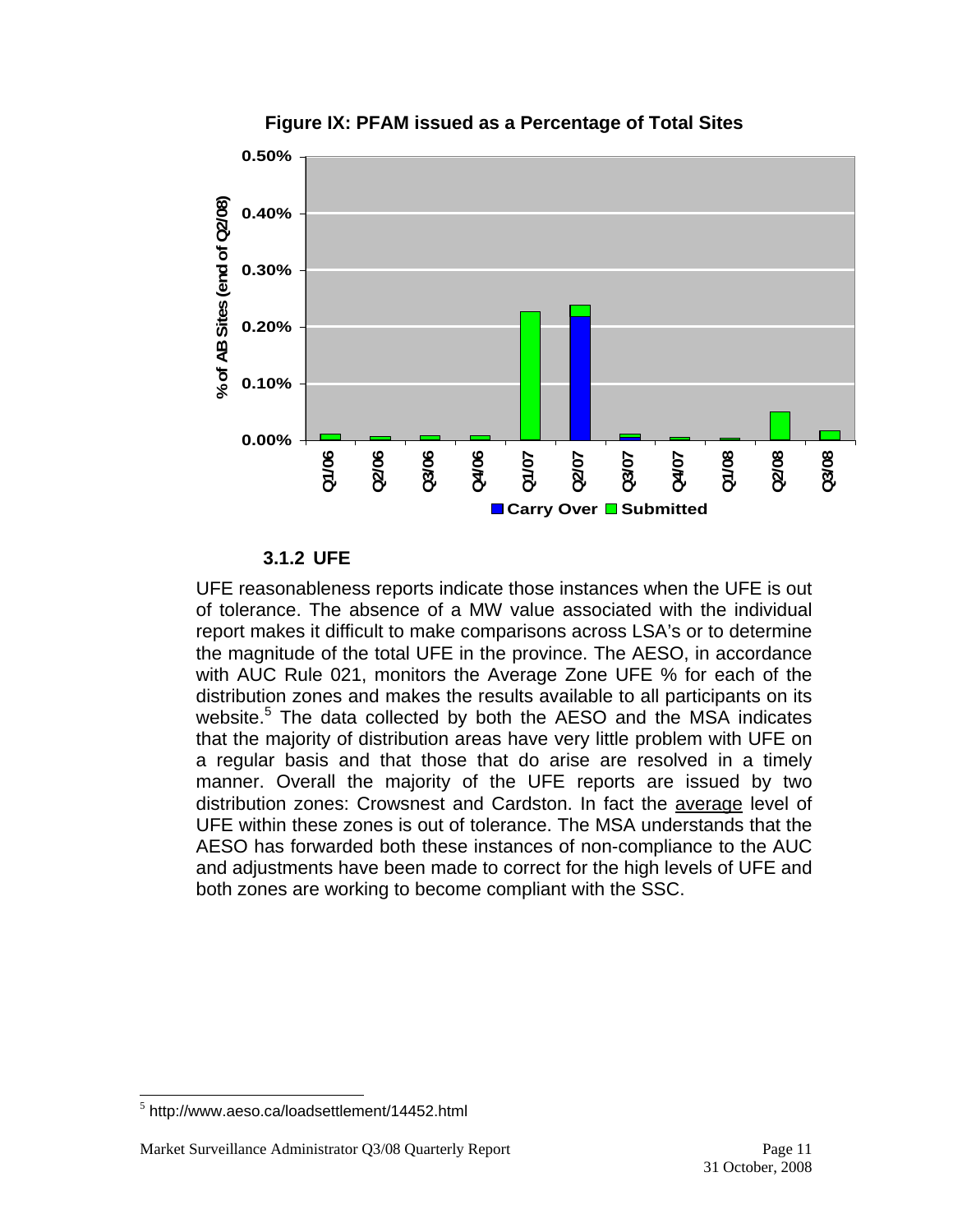#### **3.2 Natural Gas**

Owners of gas distribution zones must file applications with the AUC in order to determine the rate rider "D" that allows them to recoup UFG. Annual UFG rates are available to the public as a result of this process and are presented below in Table 1. Once approved, the UFG rate is set on an annul basis typically for the period beginning Nov 1 and ending Oct 31 of the following year. The UFG rate riders for the three largest distribution zones are included in the table below since 2004. Overall the riders associated with unaccounted for gas do not show any clear trend over the period and the MSA does not have any particular concerns regarding UFG.

| Year* | <b>ATCO NORTH</b> | <b>ATCO SOUTH</b> | <b>ALTA GAS</b> |
|-------|-------------------|-------------------|-----------------|
| 2004  | $1.01\%$          | 0.80%             | 1.10%           |
| 2005  | 0.84%             | 0.46%             | 1.03%           |
| 2006  | $0.80\%$          | 0.51%             | 1.08%           |
| 2007  | 0.76%             | 0.44%             | 0.73%           |
| 2008  | 0.81%             | 0.81%             | 0.74%           |

#### **Table I: Historical Rider UFG**

\*UFG riders are typically set on Nov 1 and run until Oct 31 of the following year.

The year in the table is associated with the period from Jan 1 to Oct 31 although the rider also applies to the period Nov 1 to Dec 31 of the previous year. On occasion riders can be reassessed with approval from the AUC. In 2005 the ATCO rider was reassessed on Jan 1, 2005 which is the rate shown.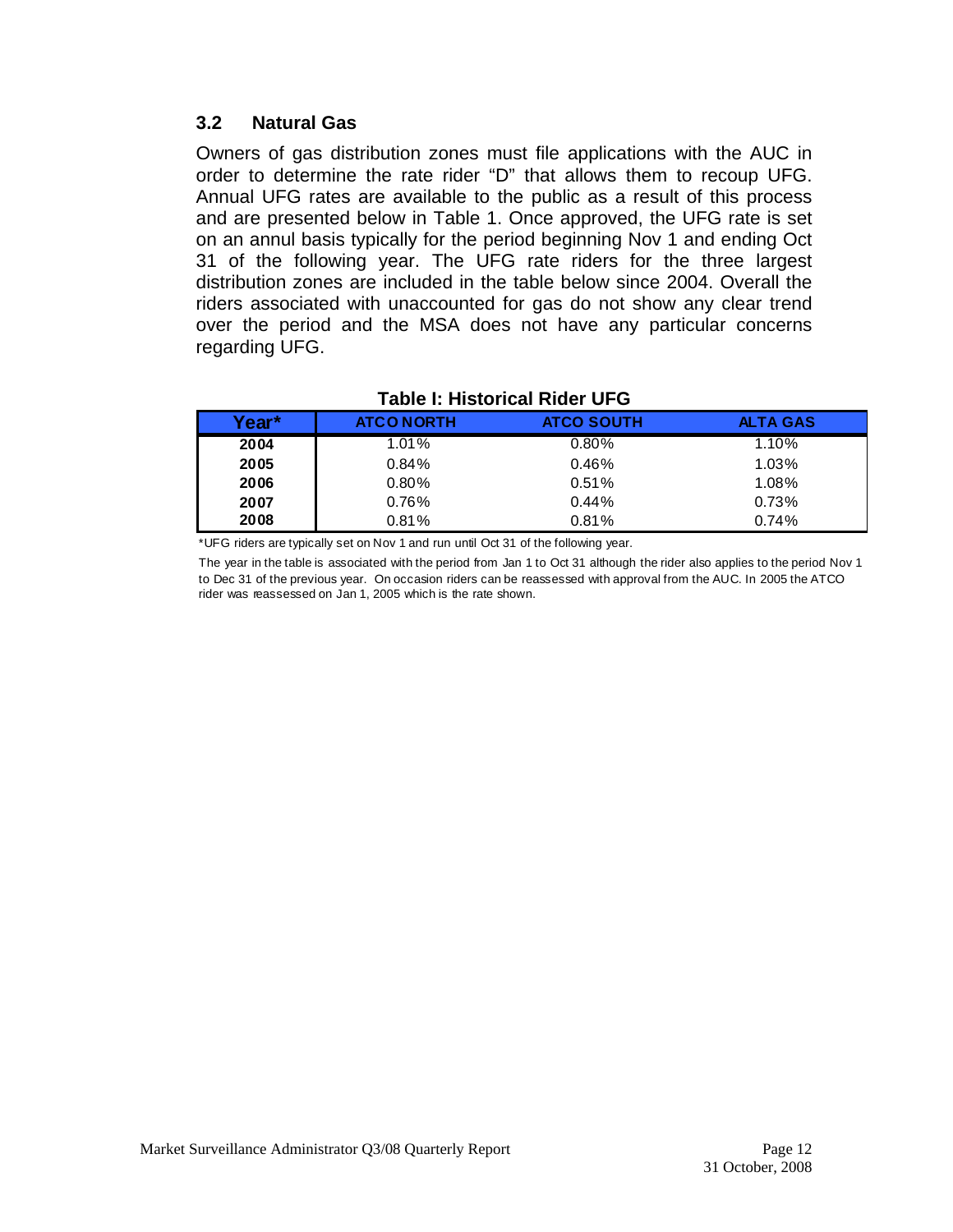#### **4 QUICK HITS METRICS**

#### **4.1 Quick Hits Implementation Issues**

In the Q2/08 report, the MSA reported instances of incorrect posting of pool price resulting from IT difficulties experienced by the AESO. The MSA is pleased to report there have been no problems with the posting of pool price since an upgrade was implemented on July 10, 2008. However, in the last quarter the MSA has detected some errors in the dispatching of dispatch down service (DDS). In particular, there have been occasions where DDS is dispatched above the required level (in excess of transmission must run (TMR)) and occasions where units offering DDS have received a dispatch with SMP higher than the reference price. The MSA has alerted the AESO to these problems and understands the problem is being addressed and is IT related.

#### **4.2 DDS Metrics Update**

At the end of Q2/08 the MSA published a report discussing the unanticipated consequences resulting from the implementation of the DDS market. In the report the MSA provided a number of metrics which it felt were useful indicators of the overall success of the market as well as measures of the impact of DDS on the energy market. At that time the MSA committed to reporting these metrics quarterly and on a go forward basis the following figures will be included in Appendix D of the quarterly reports entitled DDS Market Metrics.

The cost of payments to DDS providers is recouped entirely from generators and is distributed evenly among those generating in hours where DDS was dispatched. The average estimated monthly costs and revenues for Q3/08 are comparable to those from the first half of the year (Table II). DDS revenues were higher in July which is consistent with the much higher reference price relative to declining gas prices and the limited level of constrained down MW.

In the DDS report, the provision of DDS service was compared with the provision of spinning reserves for the system. A comparison of the estimated monthly revenue paid to DDS providers to those providing Active Spinning reserves is shown in Table II. In some months, it can be more lucrative for participants to participate in the DDS market than in the Active Spinning market. In months with higher average prices, revenue from Spinning Reserves will be higher than revenue strictly from DDS. This occurs as DDS volumes (and hence revenues) cap out at the reference price whereas spinning reserves are unaffected.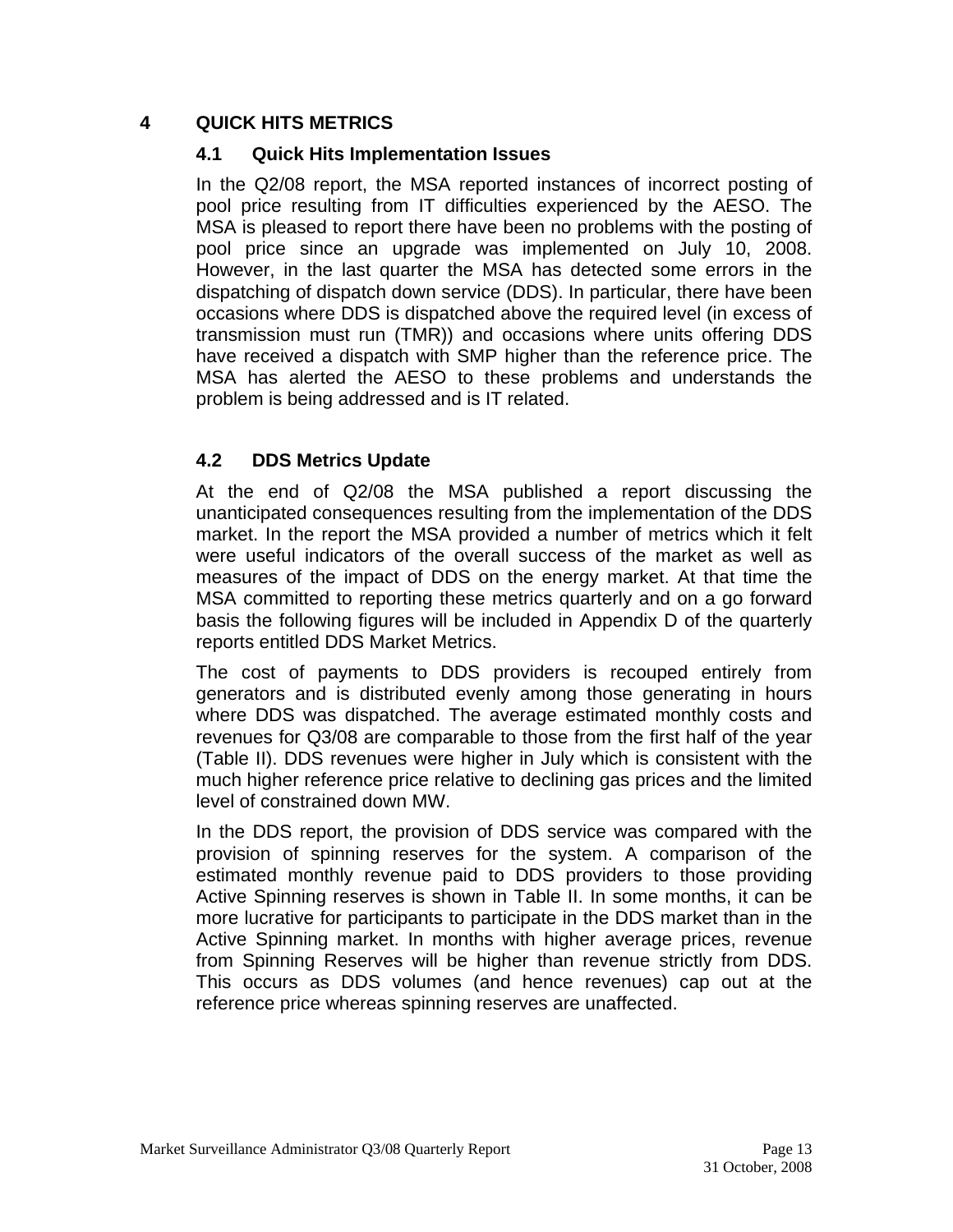| <b>Month</b>     | <b>Estimated DDS</b><br><b>Charge</b><br>(\$/MWh) |         | <b>Average Price</b><br>of Active On-<br><b>Peak</b><br><b>Spinning</b><br><b>Reserves</b><br>(S/MWh) | <b>Average Price</b><br>of Active Off-<br><b>Peak</b><br><b>Spinning</b><br><b>Reserves</b><br>(S/MWh) |  |
|------------------|---------------------------------------------------|---------|-------------------------------------------------------------------------------------------------------|--------------------------------------------------------------------------------------------------------|--|
| July             | \$0.60                                            | \$42.19 | \$29.70                                                                                               | \$21.94                                                                                                |  |
| <b>August</b>    | \$0.35                                            | \$28.83 | \$39.42                                                                                               | \$11.02                                                                                                |  |
| <b>September</b> | \$0.34                                            | \$29.53 | \$90.45                                                                                               | \$28.81                                                                                                |  |

#### **Table II: DDS Costs and Revenues**

Perhaps most obvious is the impact of the Reference Price on the System Marginal Price (SMP) duration curves. Particularly at the beginning of 2008 we were experiencing large 'shelves' in the monthly SMP duration curves at the Reference Price level. For example in the month of January SMP was 'sticky' for almost 20% of the time in a very narrow band around the Reference Price. Figure X below shows that although there appears to be less "stickiness" about the Reference Price (dotted lines) SMP is still settling at 12.5 heat rate 5% to 10% of the time.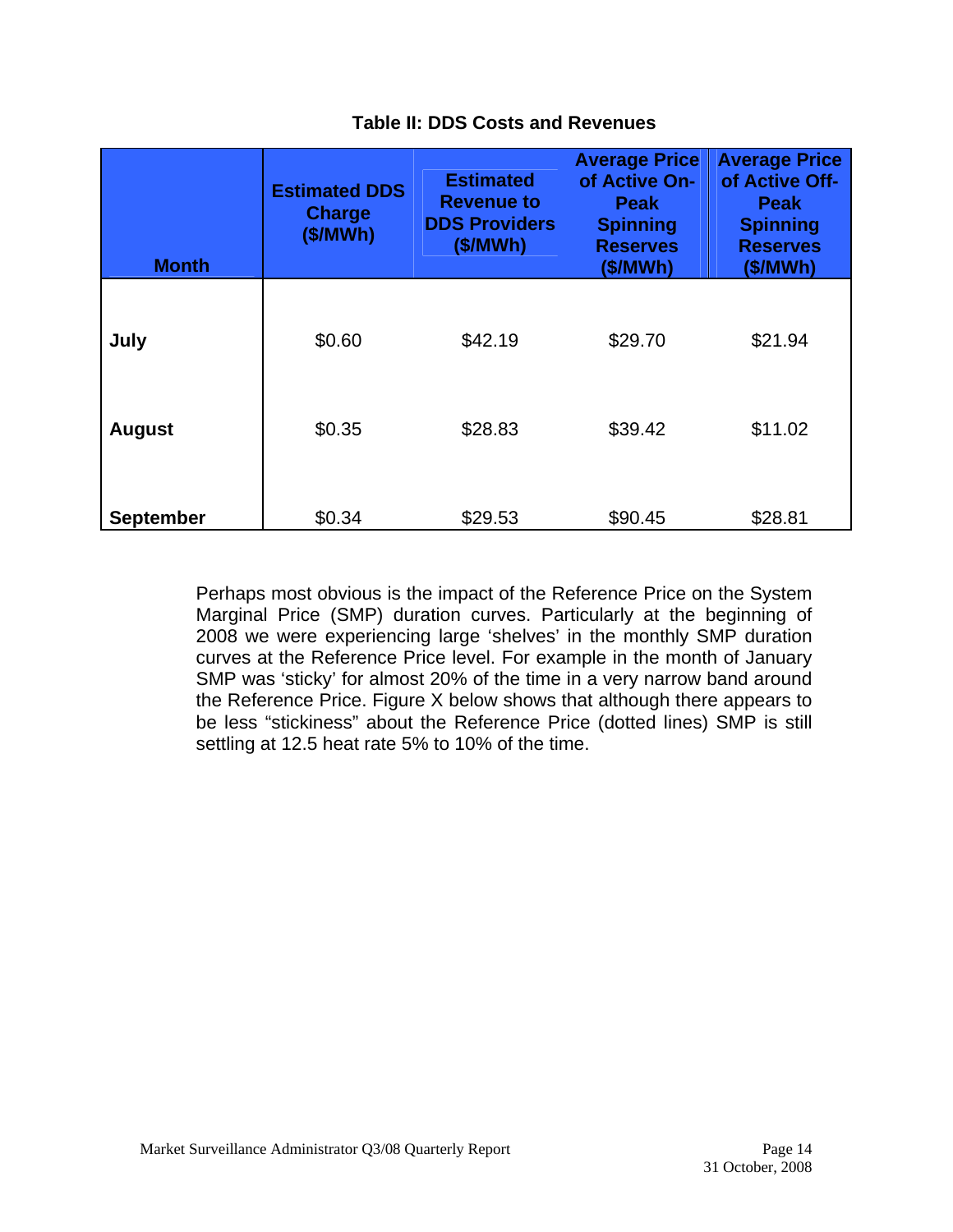

**Figure X: SMP Duration Curves (Jul –Sep 2008)**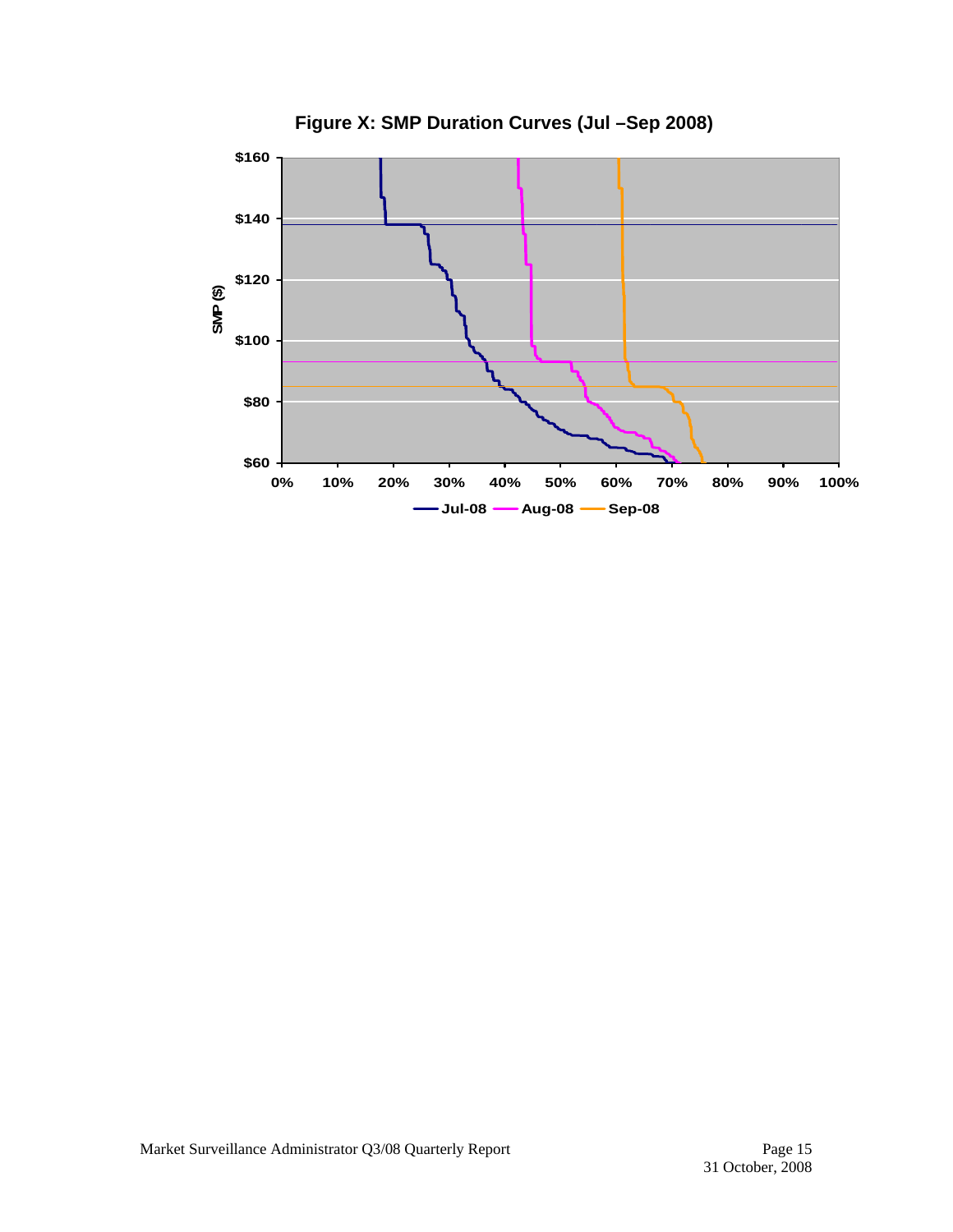Figure XI shows the average daily TMR and DDS dispatched as well as the level of DDS volume both available (offered) and eligible. The DDS available is equal to the sum of all offers from all participants and in most cases the level of DDS available is significantly higher than the volume that is eligible. There are a number of reasons that offered volume may not be considered eligible and excluded from the DDS merit order. For example, the participant must have an equivalent or greater volume dispatched for energy. Offers from units in constrained areas would not be considered eligible. The majority of the time the volume eligible is greater than the volume dispatched, although, there does appear to be a decreasing trend in offers over the quarter. Typically the level of DDS dispatched is very close to the level of dispatched TMR. Exceptions occur if there are insufficient eligible offers, if price is above the Reference Price or if energy in the system is constrained down.

**450 400 350 300** Volume (MW) **Volume (MW) 250 200 150 100 50 0 1-Jul-08 2-Sep-08 9-Sep-08 8-Jul-08** 2-Aug-08 **12-Aug-08 19-Aug-08** 26-Aug-08 **26-Aug-08** 23-Sep-08 30-Sep-08 5-Jul-08 **15-Jul-08** 22-Jul-08 **22-Jul-08 80-DC-62 29-Jul-08 5-Aug-08** 9-Aug-08 **16-Sep-08 23-Sep-08 30-Sep-08 TMR —** Available MW **—** Eligible MW **—** Dispatched MW

**Figure XI: Average Daily TMR, Available, Eligible & Dispatched DDS Volumes (MW)**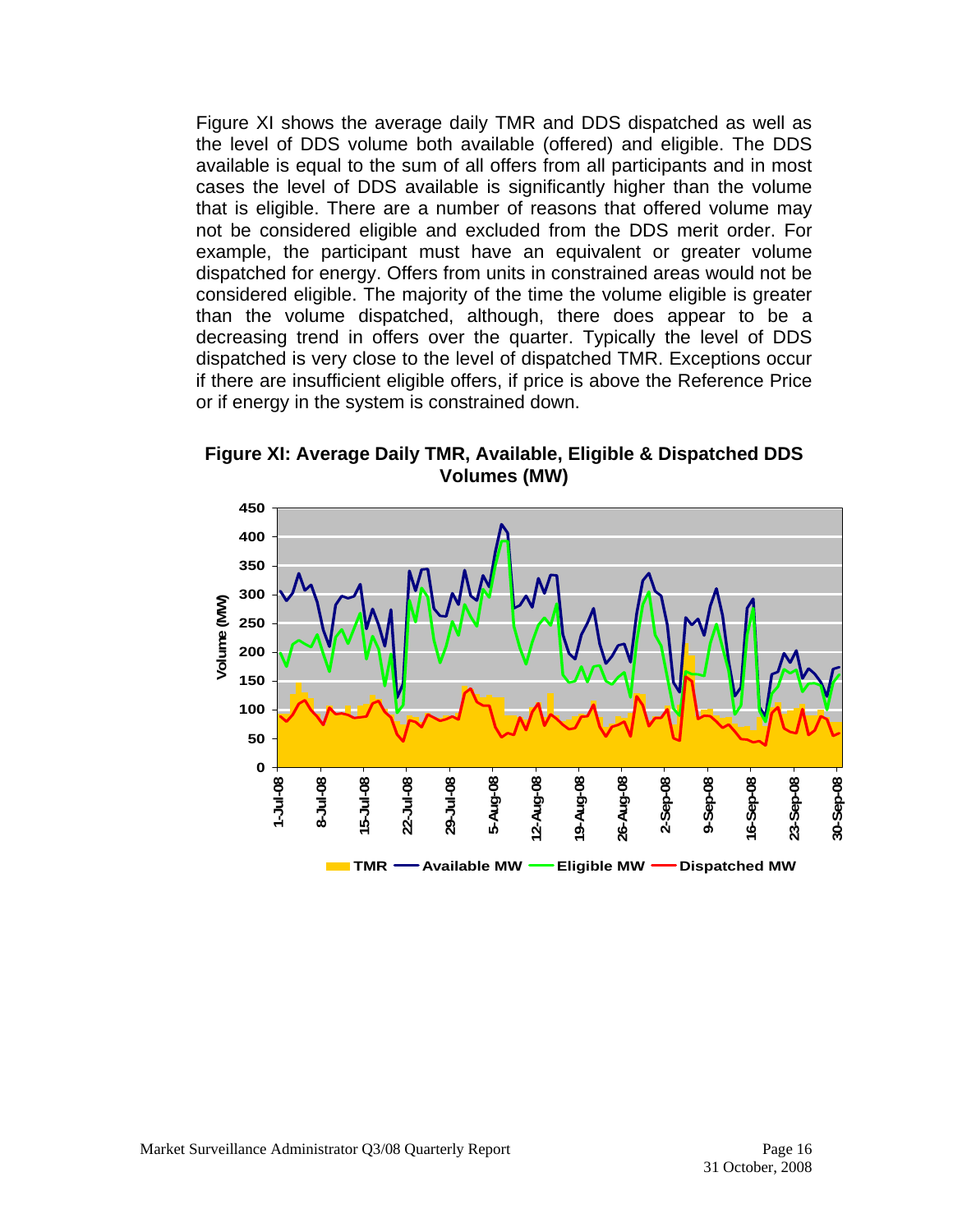When energy in the system is constrained down, level of DDS dispatched is equal to the level of TMR dispatched less the volume of MW constrained down. Aside from the KEG Conversion Project, there have typically been very few instances of constrained down volumes until very recently. Figure XII shows the level of MW constrained down and there are a number of occasions in the past quarter where the volume of dispatched DDS (represented by the area between the red line and the blue line) is below the volume of TMR due to constrained down MW. Some of this reduction is due to transmission maintenance work in the south of the province causing the temporary constraining down of generation. There are potentially significant implications for those participating in the DDS market as the demand for DDS is effectively reduced as a result of the constraint.

**Figure XII: Average Daily DDS Dispatched and Constrained Down Volume (MW)** 

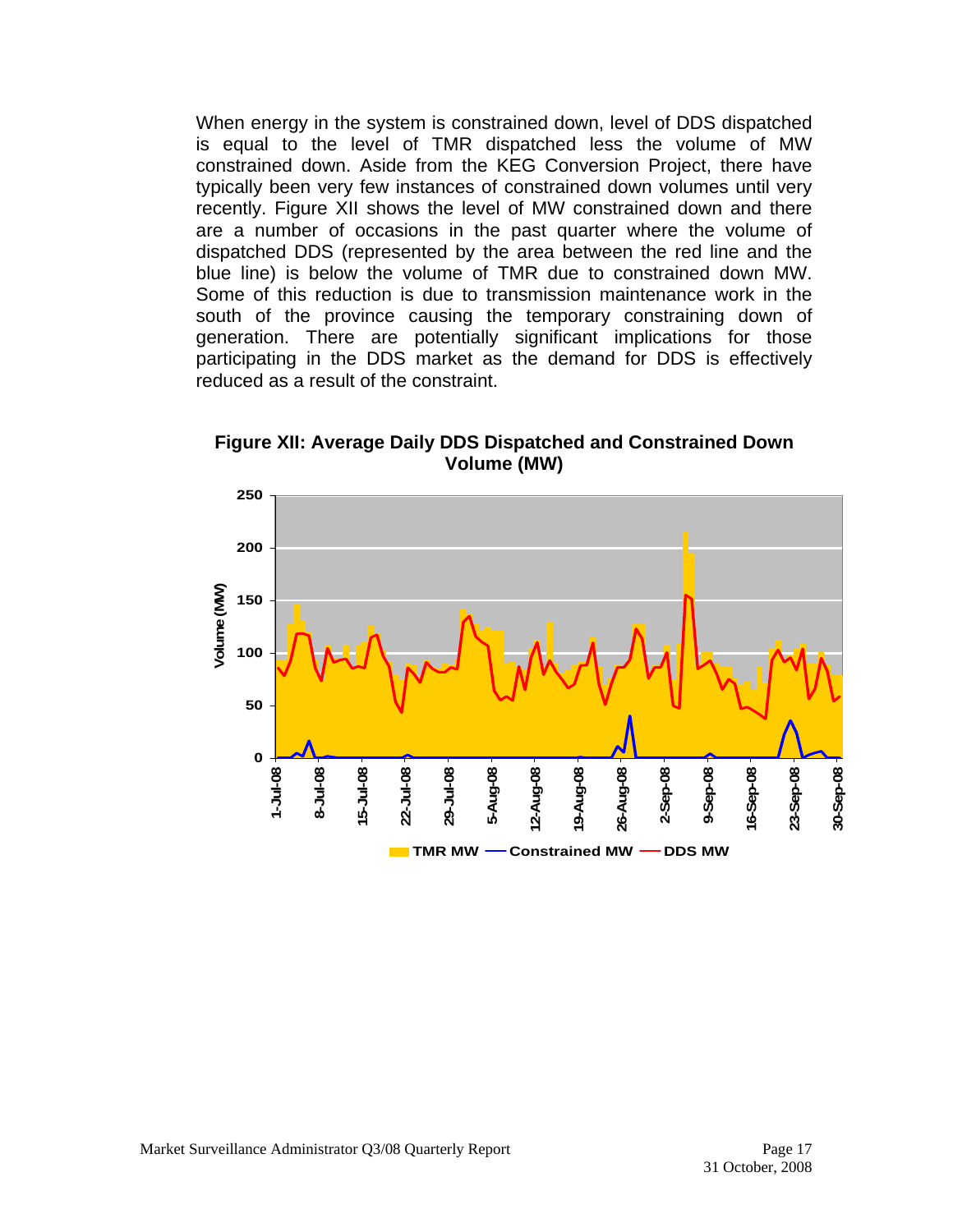The MSA had also reported on market shares within the DDS market by both participant and fuel type. For the period analyzed in the DDS report there was a total of eight participants that received dispatch for DDS, although the maximum in any one week was seven. For Q3/08 there were seven participants that received a DDS dispatch. In some weeks all seven participants successfully sold. The level of competition within this market is encouraging although there appear to be two or three participants that continue to dominate the supply (Figure XIII).

Gas generators continue to provide the bulk of the product although their market share did drop off at the beginning of September (Figure XIV). This corresponds to the lower levels of gas availability mentioned earlier and gas market share has been increasing fairly steadily since the drop. Hydro resources were also dispatched in most weeks of Q3/08. The relative dominance of gas and hydro resources in this market decreases the level of reconstitution that actually occurs as participants who, absent the DDS market, would not have been running.

The MSA recognizes that the DDS method of price reconstitution is complicated and is uncertain as to how much real reconstitution is actually occurring. The MSA continues to support the AESO's efforts to build more transmission lines as the elimination of TMR is the best way to preserve price fidelity.



**Figure XIII: Average Weekly DDS Market Share by Submitting Participant**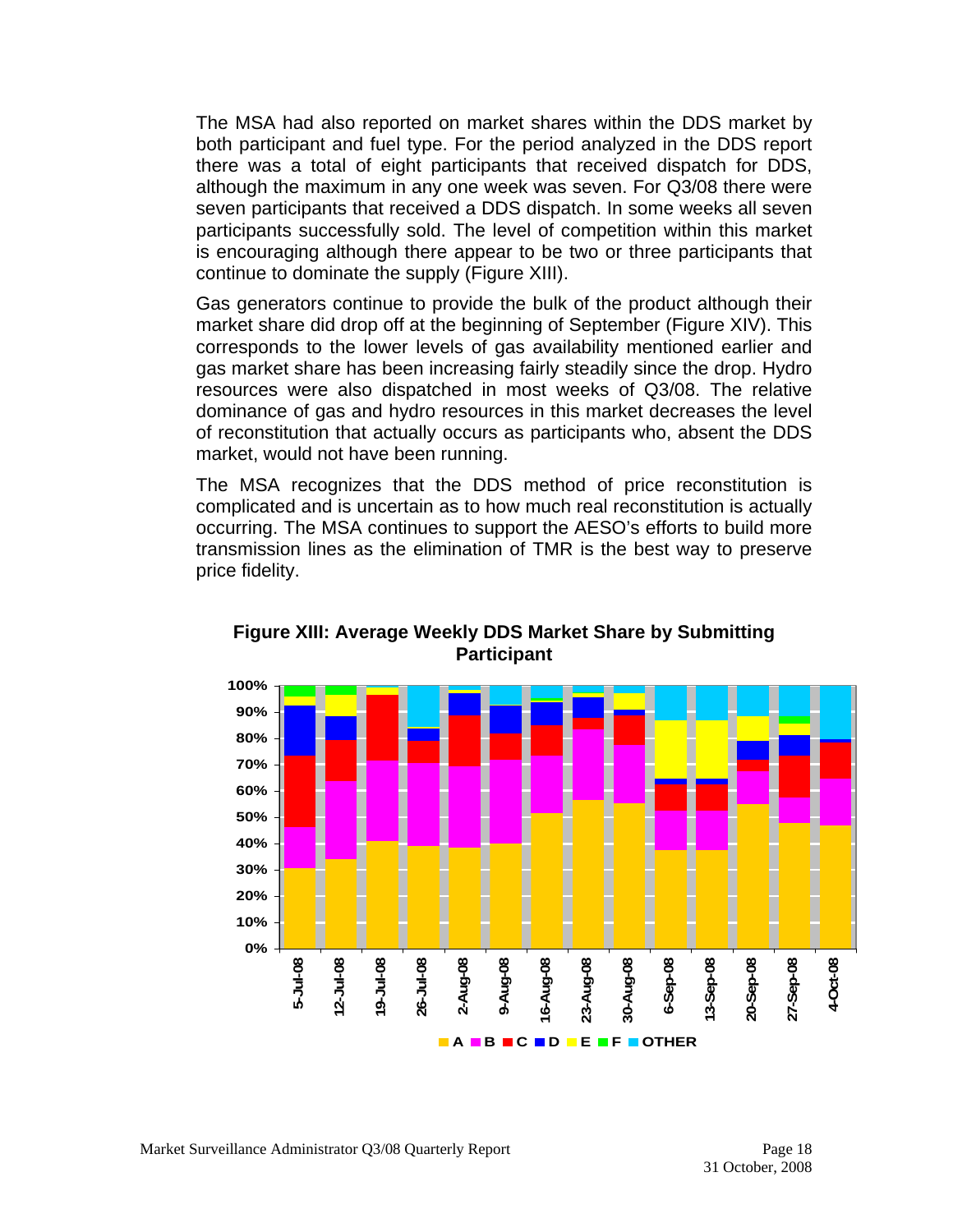

**Figure XIV: Average Weekly Market Share by Fuel Type**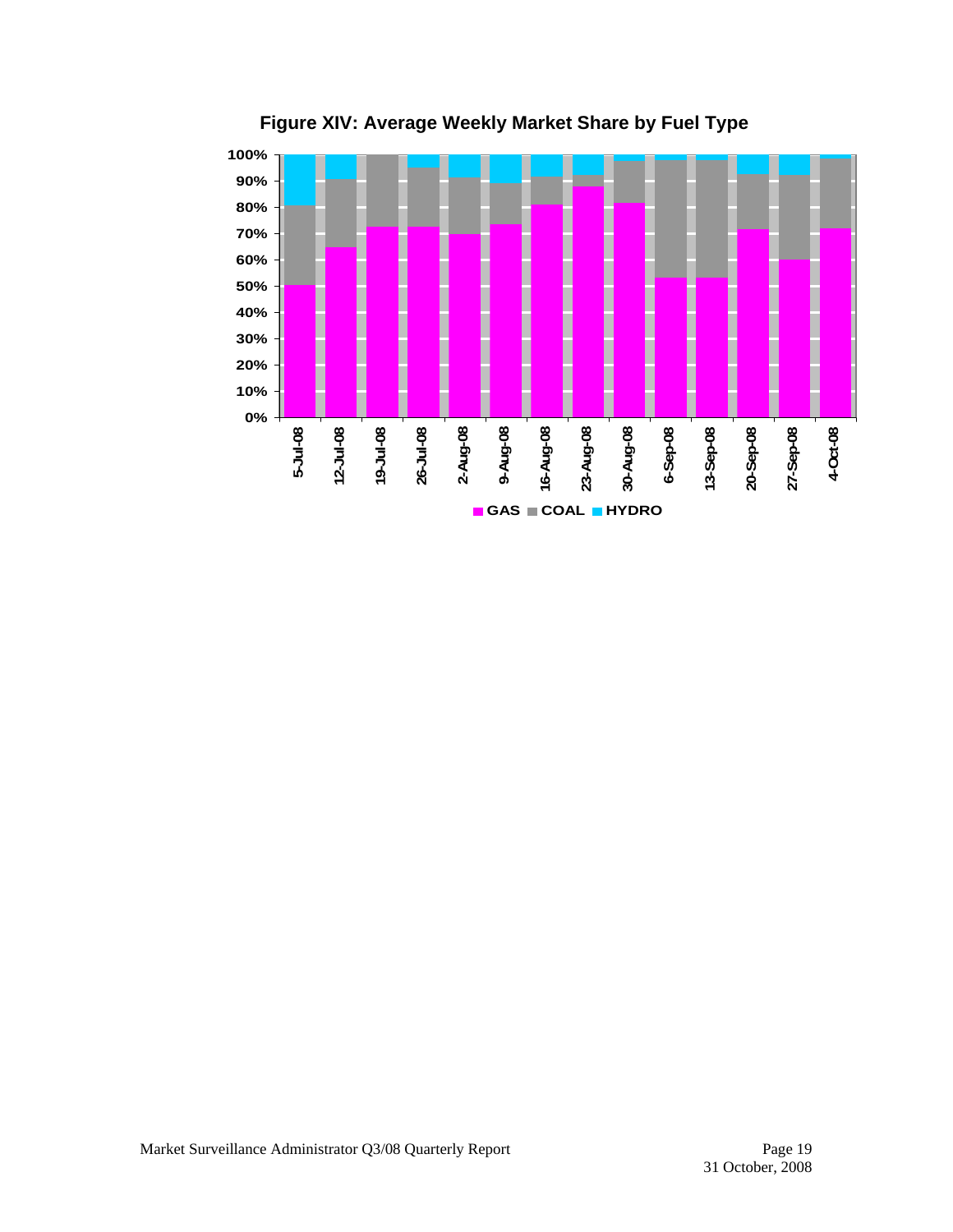#### **5 ISO RULES COMPLIANCE**

In September, the MSA provided a status report on the ISO rules compliance process to participants as part of the MSA fall stakeholder meeting presentation.<sup>6</sup> Further to the material presented there, and further to feedback provided by participants, metrics indicating the outcome of compliance matters dealt with are shown below. Ongoing reporting of this type is expected to be included in the data appendices of subsequent MSA quarterly and annual reporting.

In reference to Figure XV, forbearance denotes events in which AESO suspected a rule breach but where there were sufficient operational or mitigating circumstances such that the MSA chose not to pursue the event further. In addition, broader based forbearance was extended with respect to new rules coming into force with the implementation of quick hits. Information requests were directed to a collection of events relating to these rules but not pursued further in an effort to raise awareness of the new rules in the weeks following their implementation.



**Figure XV: Year to Date Referred and Reported Compliance Events** 

 6 This presentation can be found on the MSA website at:

[http://www.albertamsa.ca/files/MSA\\_Fall\\_Stakeholder\\_Meeting\\_2008.pdf](https://www.albertamsa.ca/assets/Documents/MSA_Fall_Stakeholder_Meeting_2008.pdf)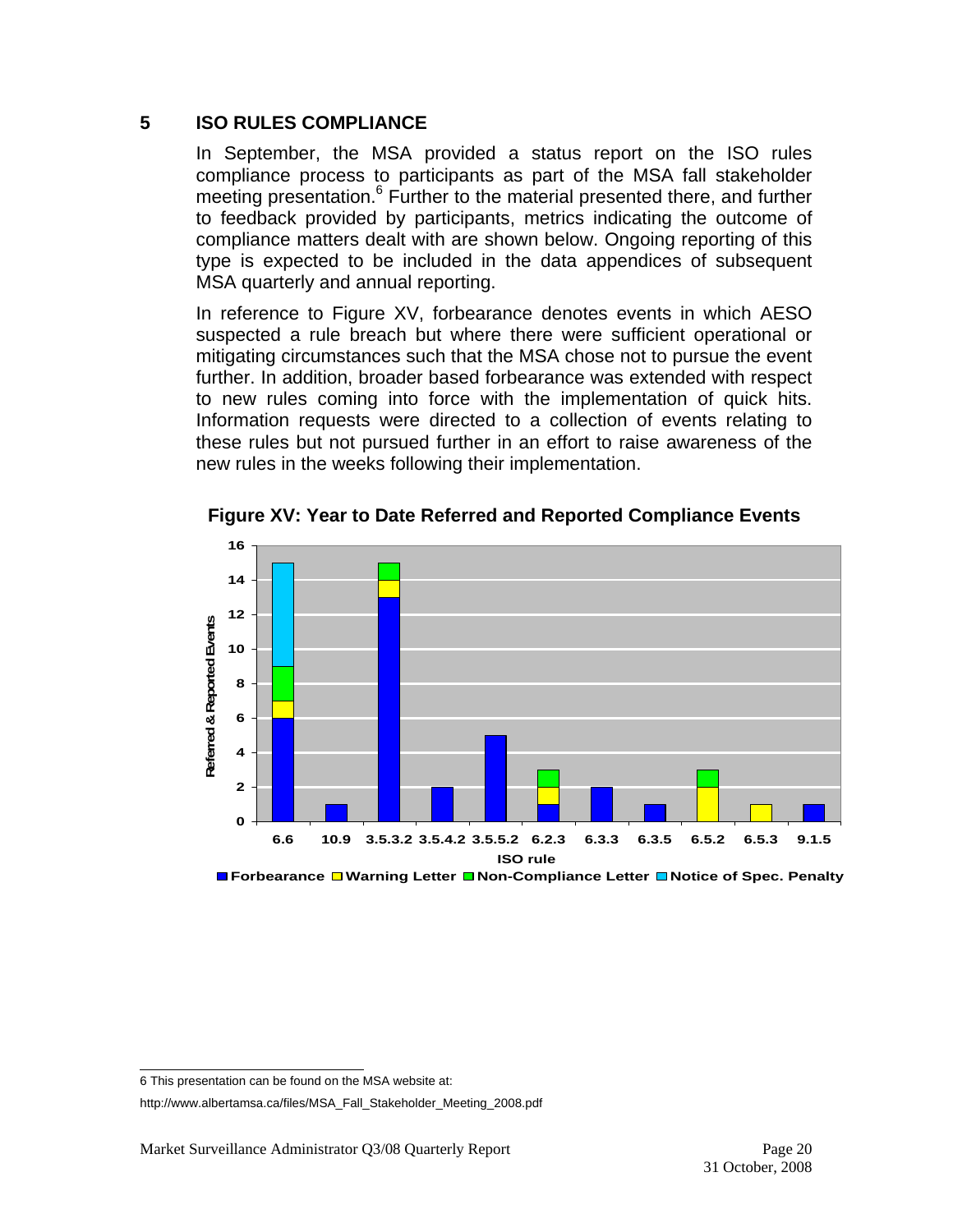#### **6 OTHER MSA ACTIVITIES**

#### **6.1 AUC Proceedings**

During Q3/08 the MSA has been actively involved in three proceedings before the Alberta Utilities Commission:

- **Proceeding 66: ENMAX Energy Corporation 2006-2011 RRT EPSP Amendment Application** – The MSA registered a Statement of Intent to Participate (SIP) in this proceeding on June 19, 2008 as it was unable to determine whether the amendment met the requirements of the Regulated Rate Option Regulation. Subsequently, the MSA met with Enmax Energy Corporation (EEC) and the Consultation Parties to clarify certain aspects of the amendment with notes of that meeting being filed with the Commission. The Commission also sought information from EEC through an Information Request and on September 4, 2008 requested the views of the involved parties as to whether the proposed amendment met the requirements set out. The MSA was of the view that with the clarifications provided and certain commitments from EEC the MSA concerns with the amendment had been met. On September 30, 2008 the AUC issued Decision 2008-091 approving the amendment and further directed EEC to consult with the MSA before filing future amendments and in making future applications EEC should indicate which sections of regulation underpin an amendment. Overall the MSA was pleased with the outcome of the proceeding and the co-operation of EEC and the Consultation parties throughout.
- **Proceeding 75: Notice of Specified Penalty issued to EPCOR** On August  $25<sup>th</sup>$  there was an oral hearing for this proceeding. The AUC decided in Order M2008-08 that parts of the hearing would not be open to the public due to representations from TransAlta that certain information should be subject of a confidentiality order. The oral hearing for this proceeding occurred on August 25, 2008. Having heard the evidence that was subject to the confidentiality order the Commission noted on September 8 that it was reconsidering the need for this information to be kept confidential and sought the views of the parties involved. Having considered these views the AUC issued order M2008-09 rescinding the previous confidentiality order. In doing so the Commission reaffirmed its strong presumption in favor of the open court principle in AUC proceedings. All previously confidential materials, including sections of the transcript that were kept confidential are now publicly available. A decision from the AUC on the Notice of Specified penalty is expected within 90 days of the hearing date.
- **Proceeding 71: Notice of Specified Penalty issued to TransCanada Energy** – An oral hearing was held for Proceeding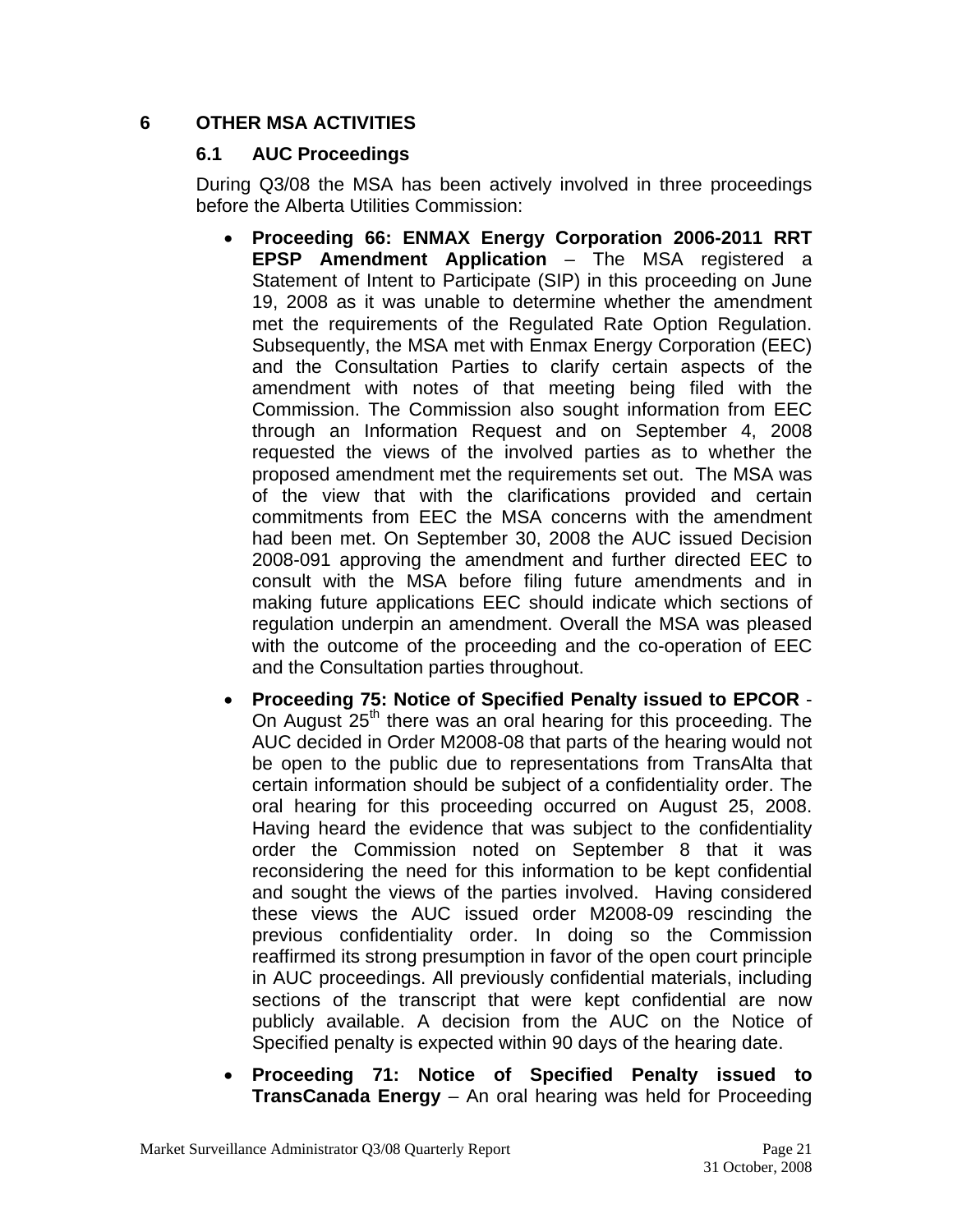71 on September 19, 2008. A decision from the AUC on the Notice of Specified penalty is expected within 90 days of the hearing date.

# **6.2 Evaluation of the Stakeholder Consultation Process**

The MSA established its stakeholder consultation process in July, 2006. At that time the MSA committed to evaluate the process after having used it on two occasions. The second project using the process led to an MSA Guideline on Intertie Conduct and was completed in mid July 2008.

Consequently the MSA commenced its evaluation of the overall process on July 28 by presenting a summary of its views as to whether the process had met its intended goals. The MSA also sought the views of stakeholders. On September 5, 2008 the MSA, having considered the comments from the one submission, concluded that the process was meeting its objectives and saw no reason to amend the process at this time

# **6.3 EISG**

The MSA was represented at the fall conference of the Energy Inter-Market Surveillance Group (EISG) – an association of electricity market monitoring groups in other jurisdictions in North America and abroad. This group meets on a semi-annual basis to review and discuss matters of mutual interest regarding monitoring of competitive electricity markets.

# **6.4 Fall Stakeholder Meetings**

The MSA held its annual fall Stakeholder meetings in Edmonton and Calgary on September 23rd and 24th respectively. At these meetings the MSA presented a summary of work during the last six months and provided further information about our compliance work, forward market monitoring and assessment of retail competition.

# **6.5 Retail Coordinating Committee**

The MSA continues to participate in the activities of the Retail Coordinating Committee. At the September meeting of the committee the MSA presented some of its findings from its ongoing review of retail competition.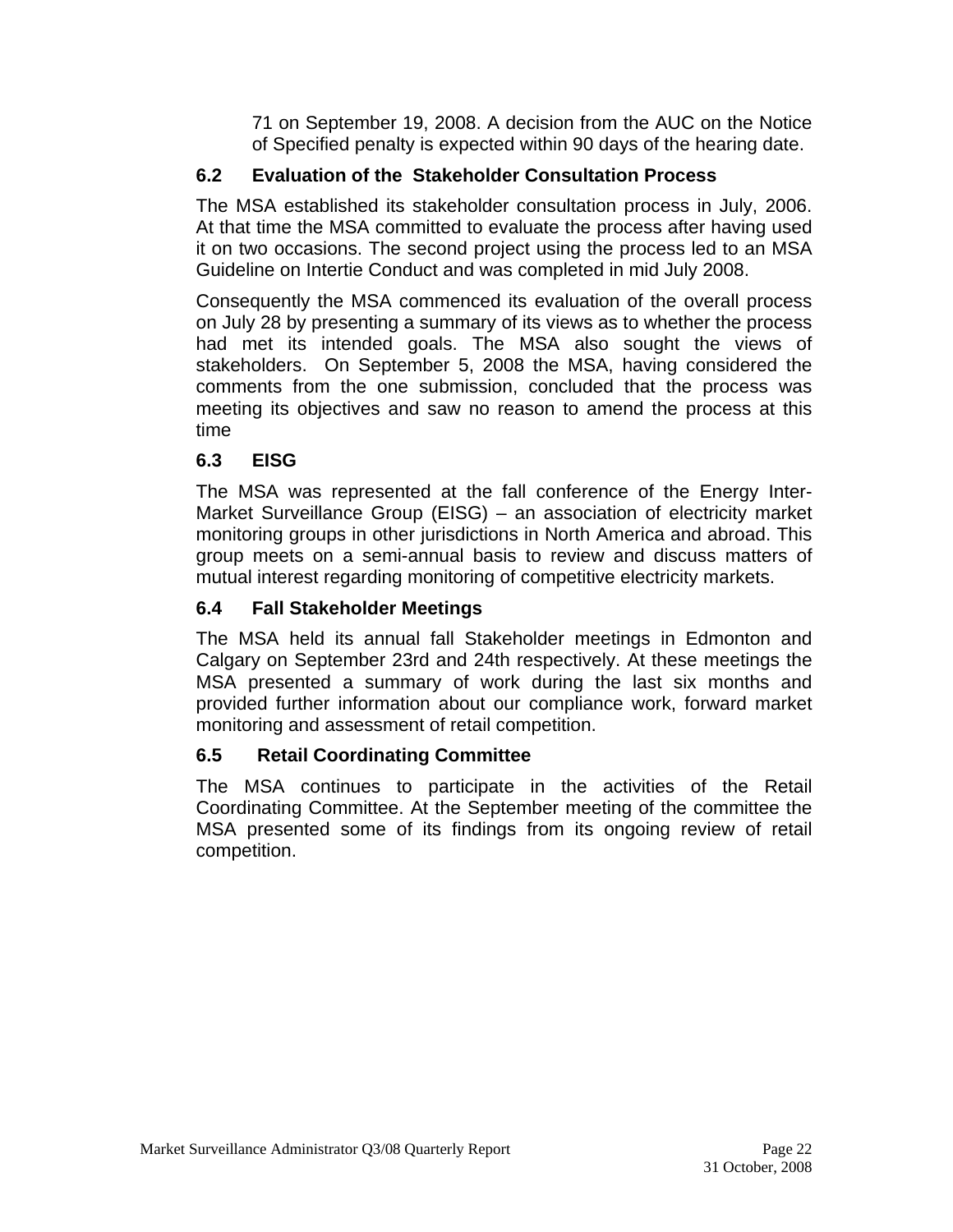#### **APPENDIX A – WHOLESALE ENERGY MARKET METRICS**

|               | <b>Average Price</b> | On-Pk Price <sup>2</sup> | Off-Pk Price <sup>3</sup> | Std Dev <sup>4</sup> | <b>Coeff. Variation</b> <sup>3</sup> |
|---------------|----------------------|--------------------------|---------------------------|----------------------|--------------------------------------|
| Jul-08        | 64.51                | 81.00                    | 41.67                     | 64.84                | 101%                                 |
| Aug-08        | 82.72                | 114.86                   | 41.95                     | 123.83               | 150%                                 |
| Sep-08        | 93.86                | 135.29                   | 37.15                     | 162.35               | 173%                                 |
| Q3-2008       | 80.36                | 110.38                   | 40.26                     | 124.09               | 141%                                 |
|               |                      |                          |                           |                      |                                      |
| Apr-08        | 135.95               | 173.08                   | 85.15                     | 158.75               | 117%                                 |
| May-08        | 103.73               | 137.54                   | 56.90                     | 108.73               | 105%                                 |
| Jun-08        | 82.98                | 125.96                   | 29.26                     | 156.94               | 189%                                 |
| Q2-2008       | 107.55               | 145.53                   | 57.10                     | 145.33               | 137%                                 |
|               |                      |                          |                           |                      |                                      |
| <b>Jul-07</b> | 155.73               | 210.02                   | 86.89                     | 259.73               | 167%                                 |
| Aug-07        | 71.10                | 97.29                    | 34.83                     | 118.47               | 167%                                 |
| Sep-07        | 49.17                | 60.12                    | 35.49                     | 48.70                | 99%                                  |
| Q3-2007       | 92.00                | 122.48                   | 52.40                     | 174.32               | 144%                                 |

#### **Table 1 - Pool Price Statistics**

1 - \$/MWh

2 - On-peak hours in Alberta include HE08 through HE23, Monday through Saturday

3 - Off-peak hours in Alberta include HE01 through HE07 and HE24 Monday through Saturday, and HE01 through HE24 on Sundays

4 - Standard Deviation of hourly pool prices for the period

5 - Coefficient of Variation for the period (standard deviation/mean)



#### **Figure 1 – Pool Price Duration Curves**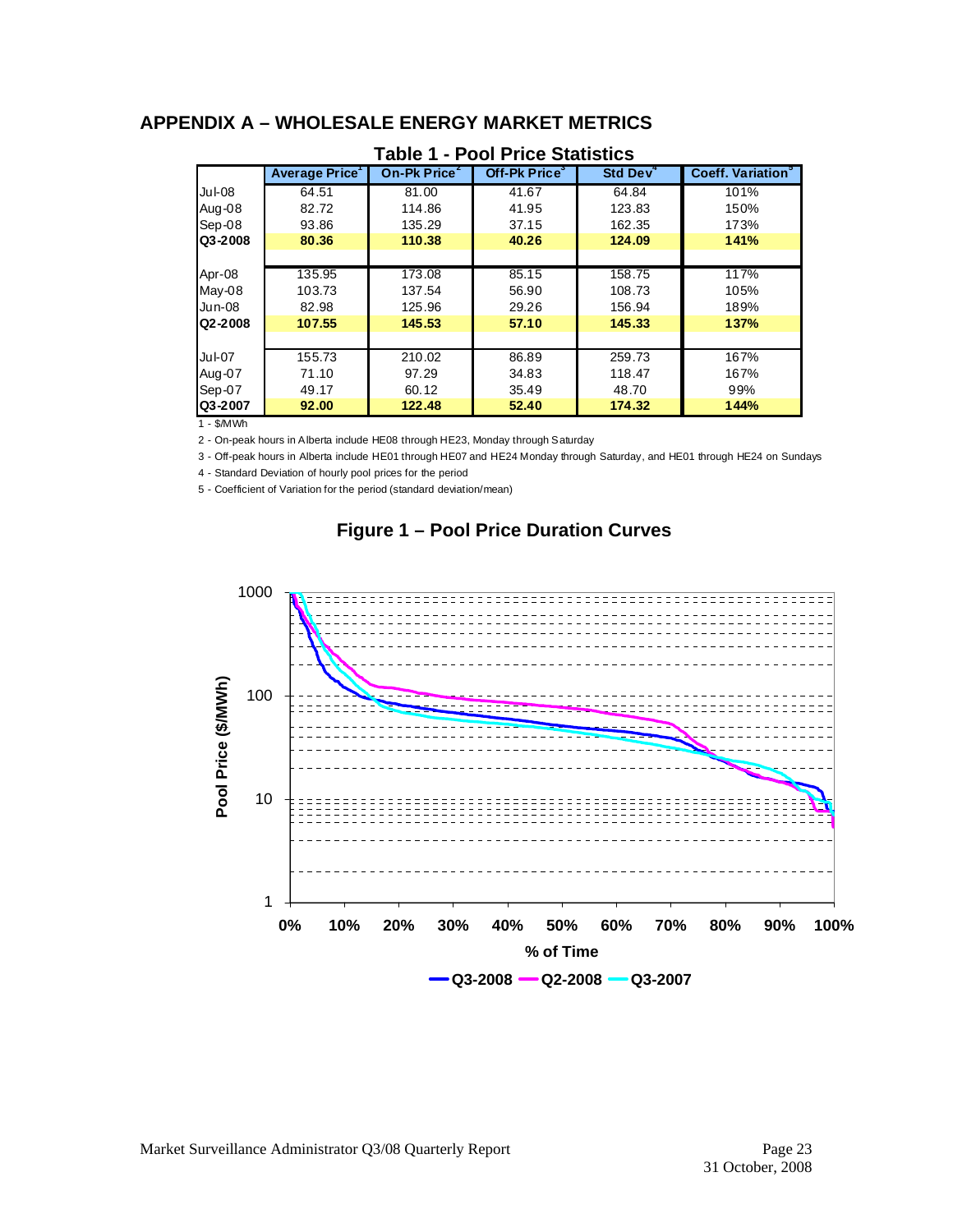

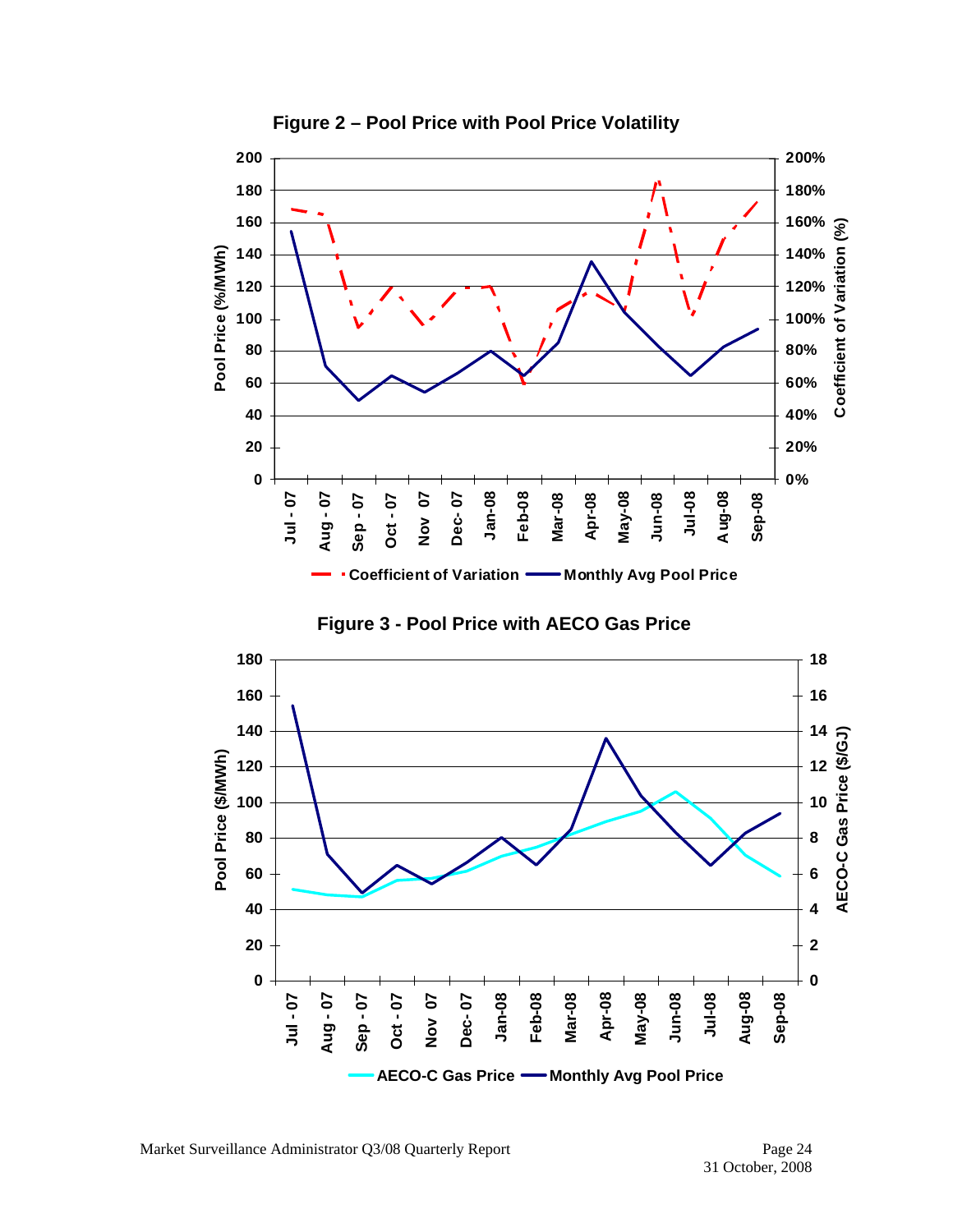

**Figure 4 - Price Setters by Pool Participant (All Hours)** 



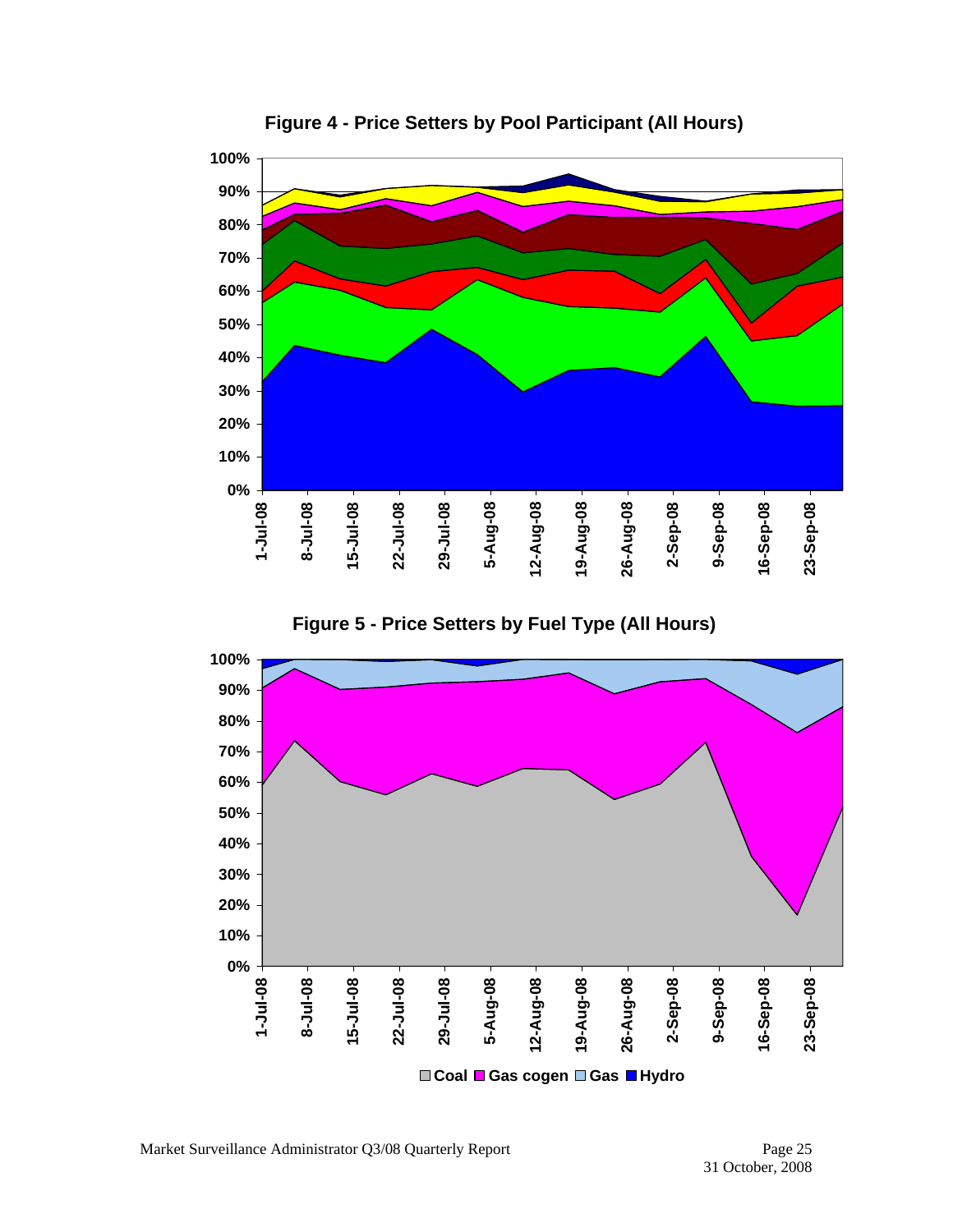

**Figure 6 – Heat Rate Duration Curves (All Hours)** 

1 – CC denotes a representative combined-cycle generator with a heat rate of 7.5 GJ/MWh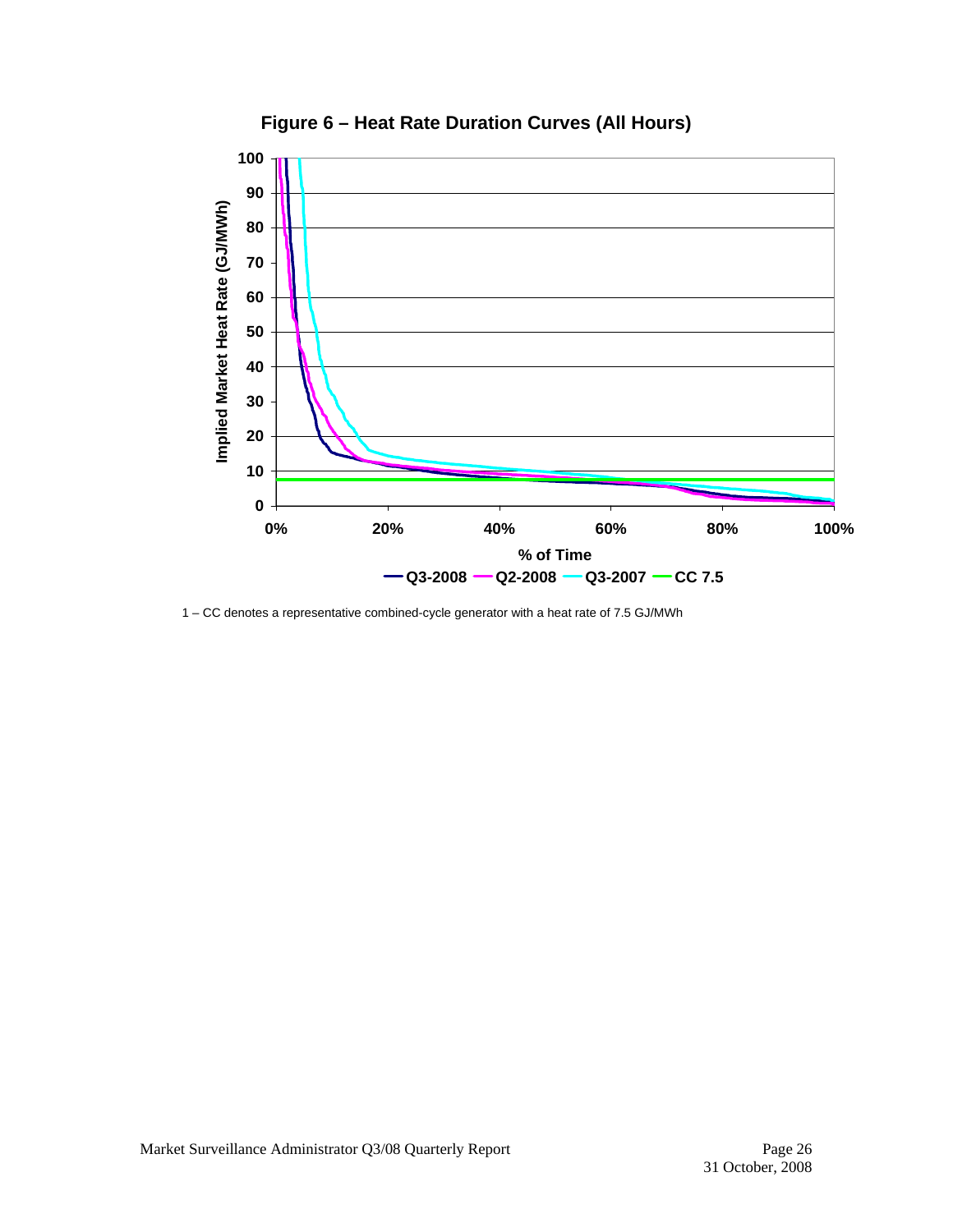

**Figure 7 - Implied Market Heat Rates On-Peak**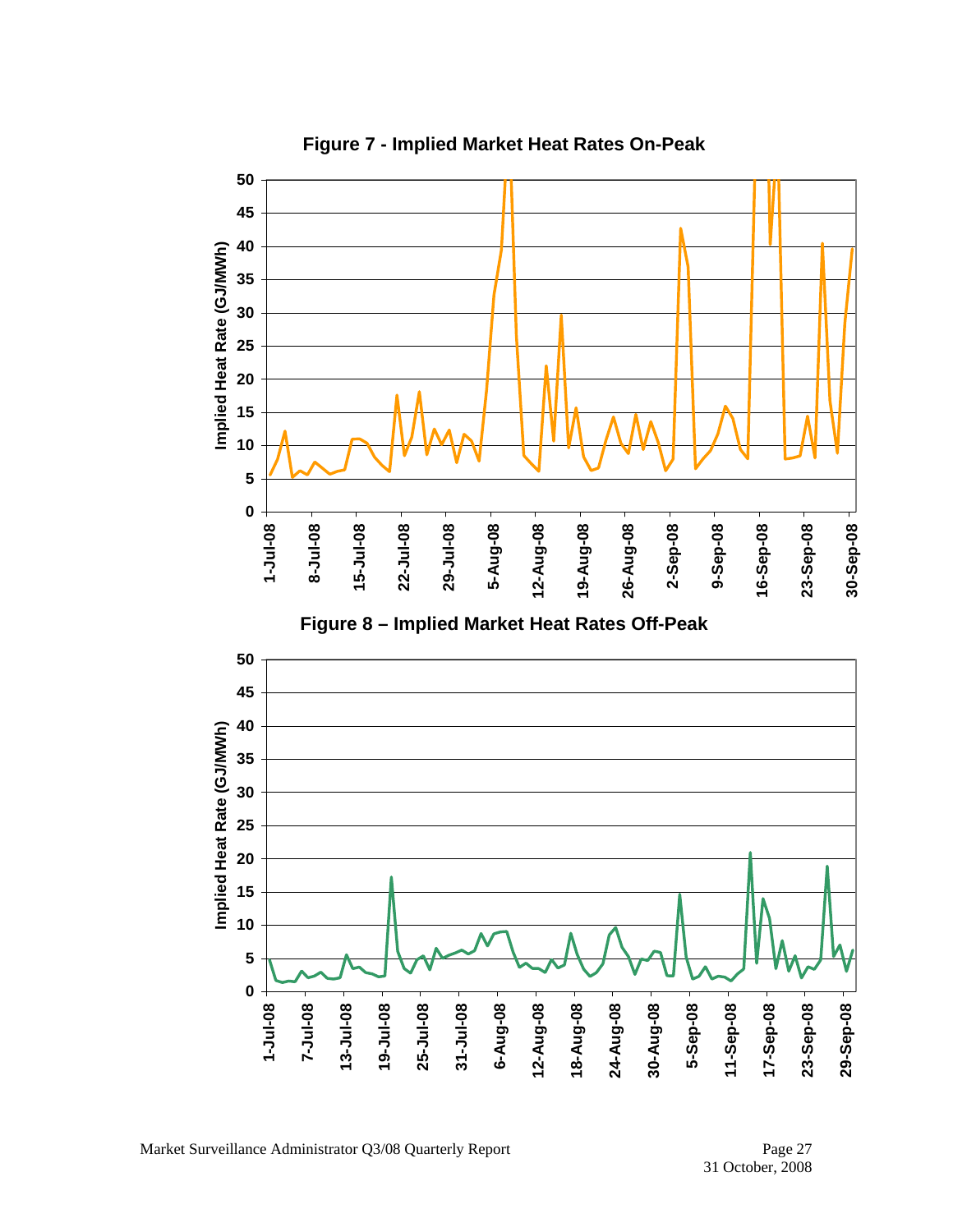

#### **Figure 9 – PPA Outages by Quarter**

|                                | Q3 2008 | Q2 2008 | Q1 2008 | 2007 | 2006 | 2005 | 2004 |  |  |
|--------------------------------|---------|---------|---------|------|------|------|------|--|--|
| Owner-A                        | 3.78%   | 3.6%    | 7.9%    | 6.0% | 5.2% | 5.0% | 6.1% |  |  |
| Owner-B                        | 1.39%   | 1.9%    | 1.9%    | 1.8% | 1.8% | 5.4% | 1.5% |  |  |
| Owner-C                        | 14.10%  | 11.4%   | 7.9%    | 7.1% | 5.3% | 6.5% | 6.3% |  |  |
| <b>PPA</b> weighted<br>average | 9.20%   | 7.7%    | 6.9%    | 6.0% | 4.8% | 5.9% | 5.5% |  |  |

# **Table 2 - Percentage of Unplanned Outages for PPA Units**

Note:

1) PPA units include: Genesee 1 & 2, Battle River 3, 4, 5, Sheerness 1 & 2, Sundance 1 - 6, Keephills 1 & 2

2) Outages rates are based on maximum continous rating (MCR), not Maximum Capability.

#### **Table 3 - MW Weighted Portfolio Target Availability (%) vs. Actual Availability (%) - Coal Fired PPA Units**

|                                | Target<br>Availability<br>2006 | <b>Actual</b><br><b>Availability</b><br>2006 | Target<br><b>Availability</b><br>2007 | <b>Actual</b><br><b>Availability</b><br>2007 | <b>Target</b><br><b>Availability</b><br>2008 | <b>Actual</b><br><b>Availability</b><br>Q3 2008 |
|--------------------------------|--------------------------------|----------------------------------------------|---------------------------------------|----------------------------------------------|----------------------------------------------|-------------------------------------------------|
| Owner-A                        | 87%                            | 93%                                          | 87%                                   | 90%                                          | 87%                                          | 96%                                             |
| Owner-B                        | 89%                            | 98%                                          | 89%                                   | 98%                                          | 89%                                          | 99%                                             |
| Owner-C<br><b>PPA</b> weighted | 87%                            | 89%                                          | 86%                                   | 89%                                          | 86%                                          | 77%                                             |
| Average                        | 87%                            | 91%                                          | 87%                                   | 94%                                          | 87%                                          | 86%                                             |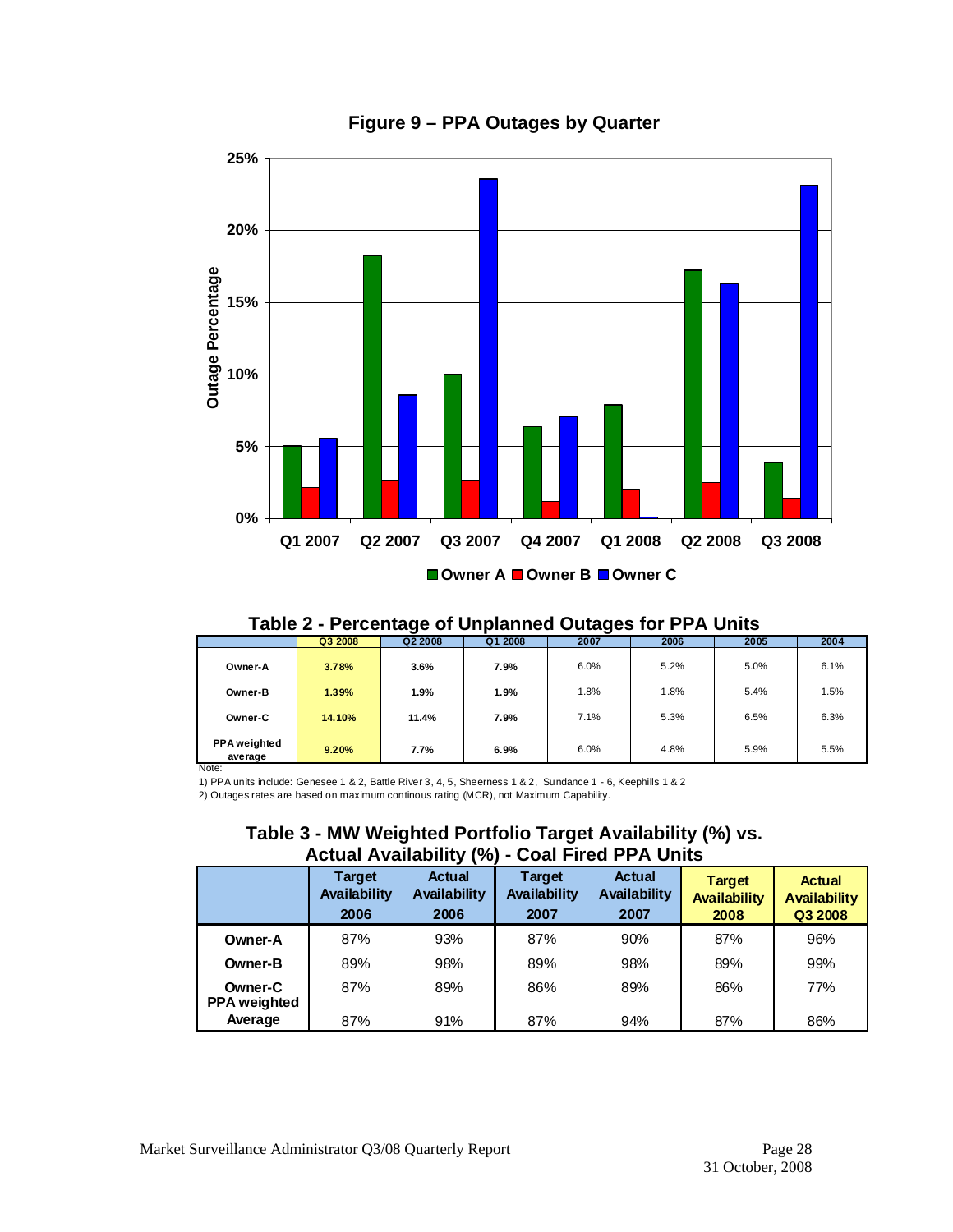# **APPENDIX B – INTERTIE STATISTICS**

|          | <b>British Columbia</b> |                         |                             | <b>Saskatchewan</b>     |                         |                      | <b>Overall</b>          |                         |                             |
|----------|-------------------------|-------------------------|-----------------------------|-------------------------|-------------------------|----------------------|-------------------------|-------------------------|-----------------------------|
|          | <b>Imports</b><br>(MWh) | <b>Exports</b><br>(MWh) | <b>Net Imports</b><br>(MWh) | <b>Imports</b><br>(MWh) | <b>Exports</b><br>(MWh) | Net Imports<br>(MWh) | <b>Imports</b><br>(MWh) | <b>Exports</b><br>(MWh) | <b>Net Imports</b><br>(MWh) |
| $Sep-08$ | 68.809                  | 35.994                  | 32.815                      | 23.425                  | 6.776                   | 16.649               | 92.234                  | 42.770                  | 49.464                      |
| Aug-08   | 67.196                  | 57.126                  | 10.070                      | 78.877                  | 01                      | 78.877               | 146.073                 | 57.126                  | 88.947                      |
| Jul-08   | 136.177                 | 48,308                  | 87.869                      | 67.994                  | .563                    | 66.431               | 204,171                 | 49,871                  | 154,300                     |
| Q3-2008  | 272,182                 | 141,428                 | 130,754                     | 170,296                 | 8,339                   | 161,957              | 442.478                 | 149.767                 | 292,711                     |

#### **Table 4 – Intertie Statistics**



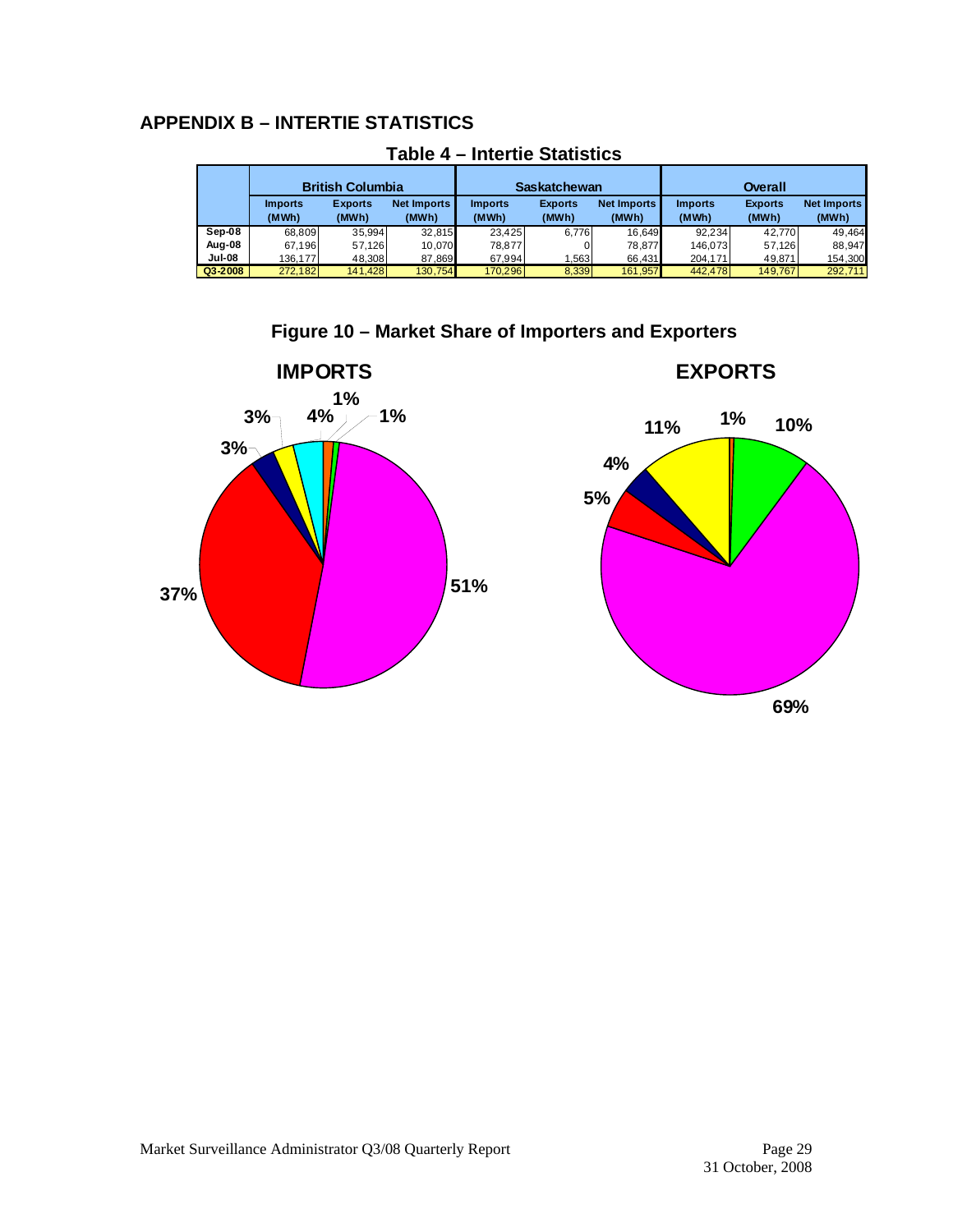

**Figure 11 – Intertie Utilization Q3/08**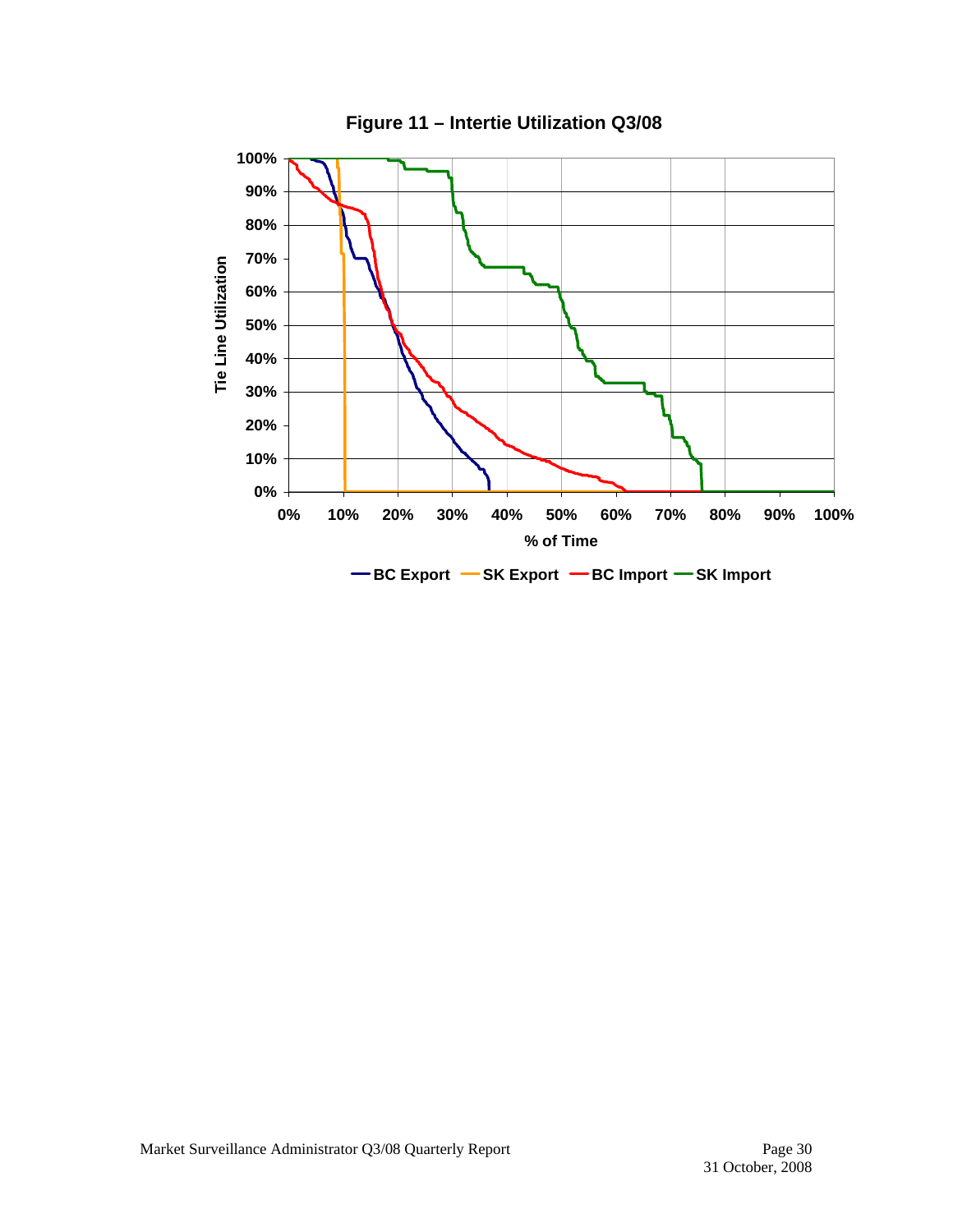

**Figure 12 - Imports with Trade-weighted Prices** 

**Figure 13 - Exports with Trade-weighted Prices** 

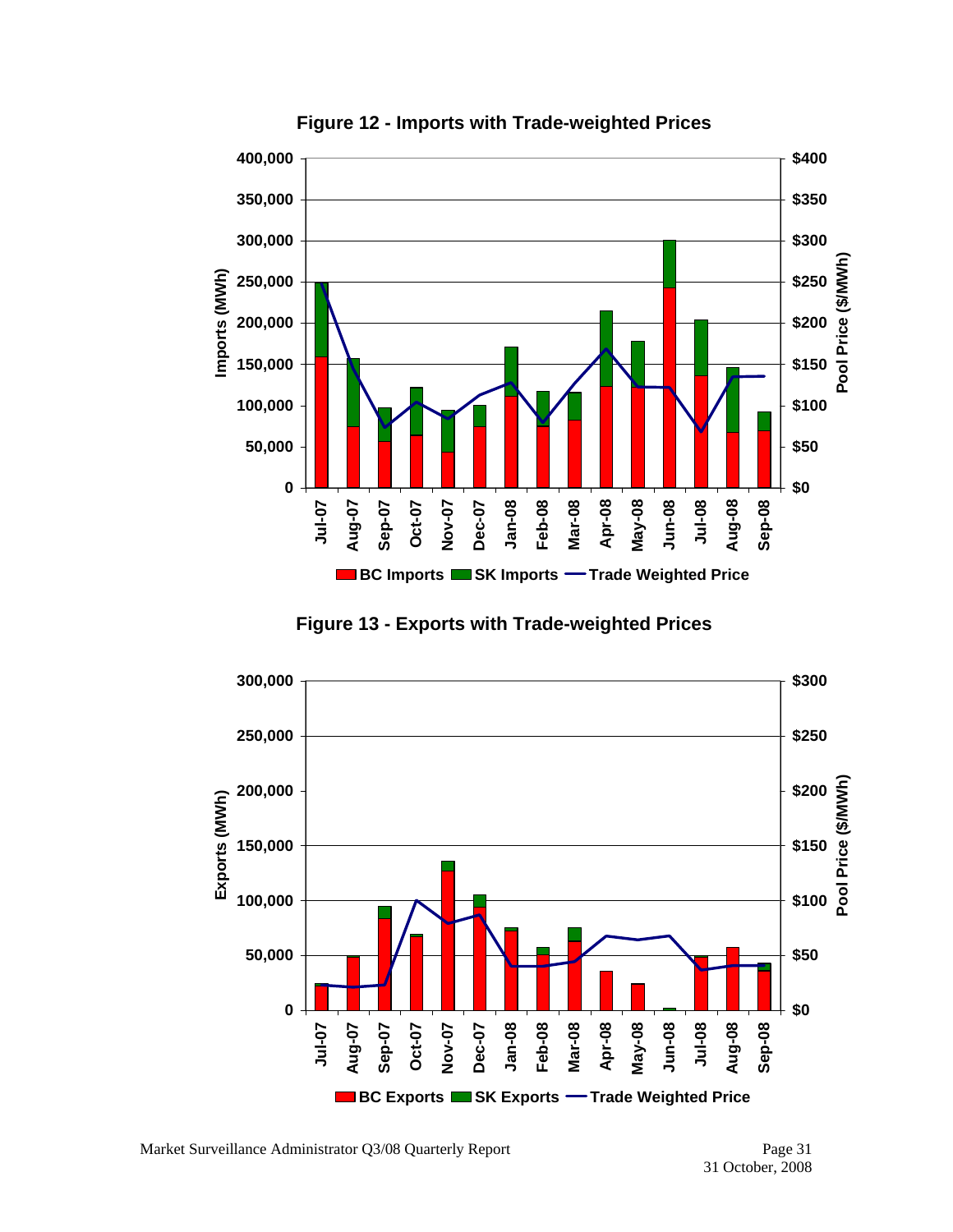

**Figure 14 - On-Peak Prices in Other Markets** 



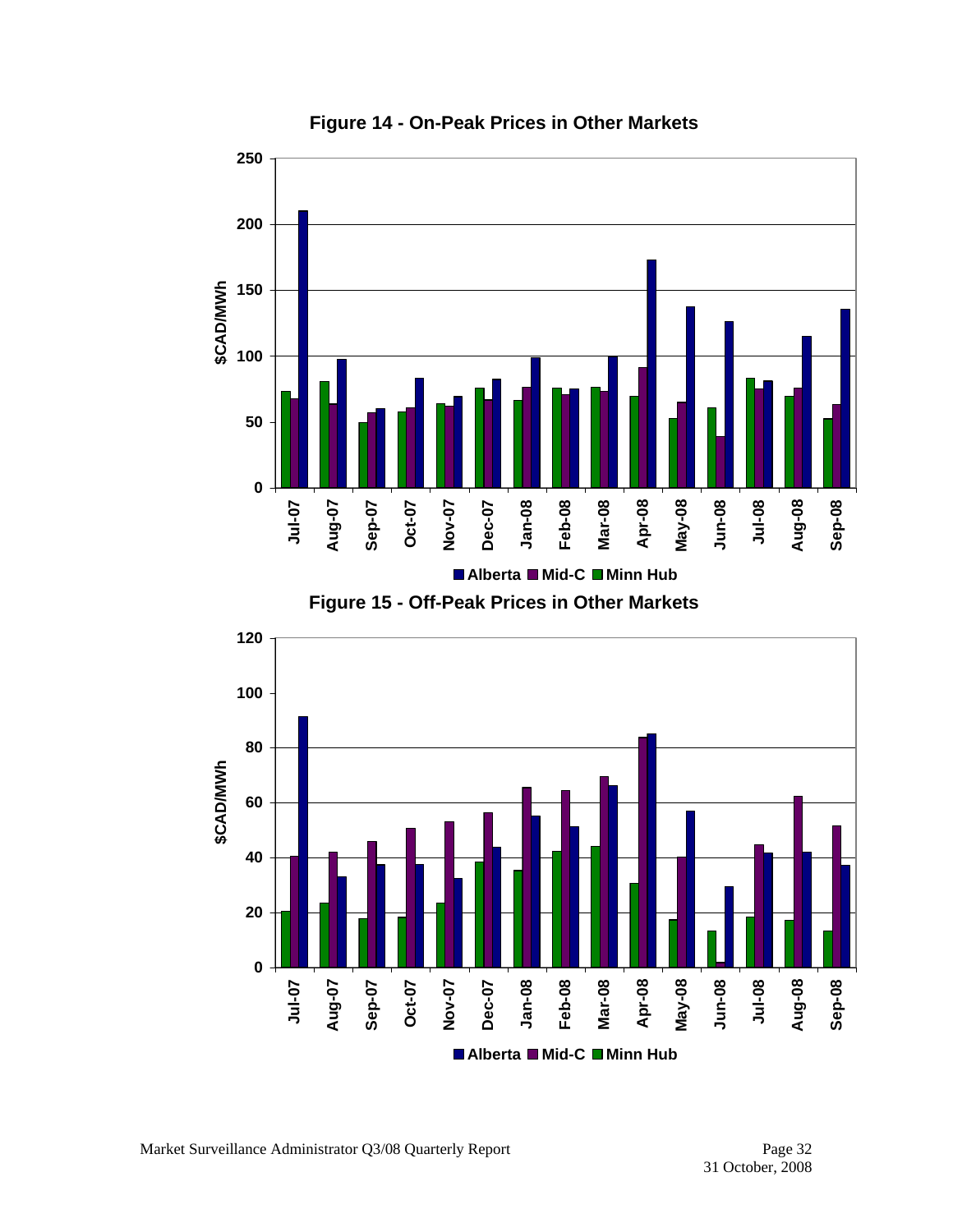#### **APPENDIX C – OPERATING RESERVE MARKET METRICS**

Ancillary services are the system support services that ensure system stability and reliability. The Alberta Interconnected Electric System (AIES) is required to carry sufficient operating reserves in order to assist in the recovery of any unexpected loss of generation or an interconnection. Operating reserves are competitively procured by the AESO through the Alberta NGX Exchange (NGX) and over the counter (OTC). Standard operating services products (contracts) include active and standby products for each of Regulating, Spinning, and Supplemental operating reserves. The majority of active operating reserve products are indexed and settled against the Pool price prevailing during the contract period. Standby operating reserve products are priced in a similar manner to options with a fixed premium and an exercise price (activation price). The activation price is only paid in the event that the contract is activated.



**Figure 16 - Active Settlement Prices - All Markets (NGX and OTC)**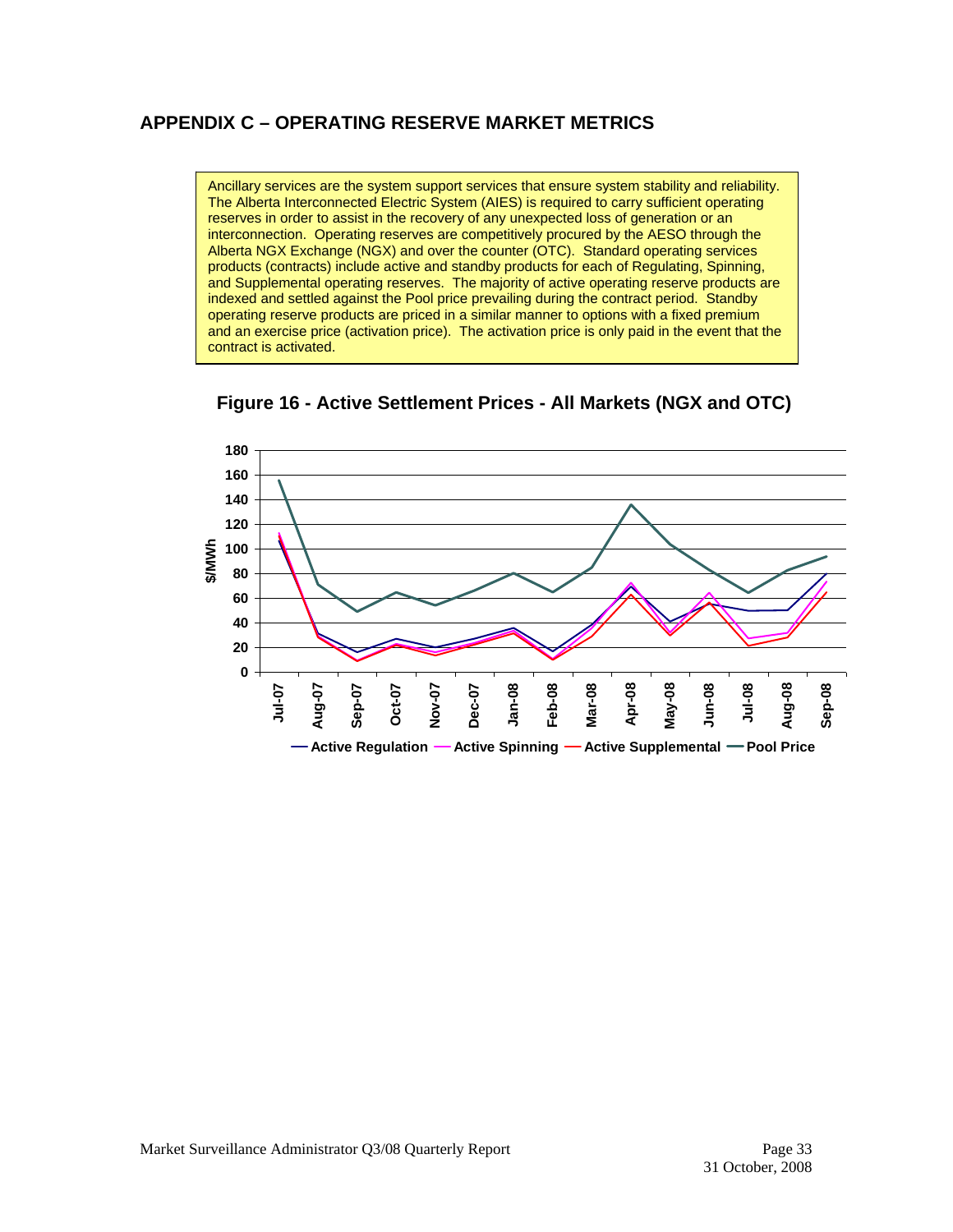

**Figure 17 – Standby Premiums – All Markets (NGX and OTC)** 





1 - These prices are for Standby volumes that were activated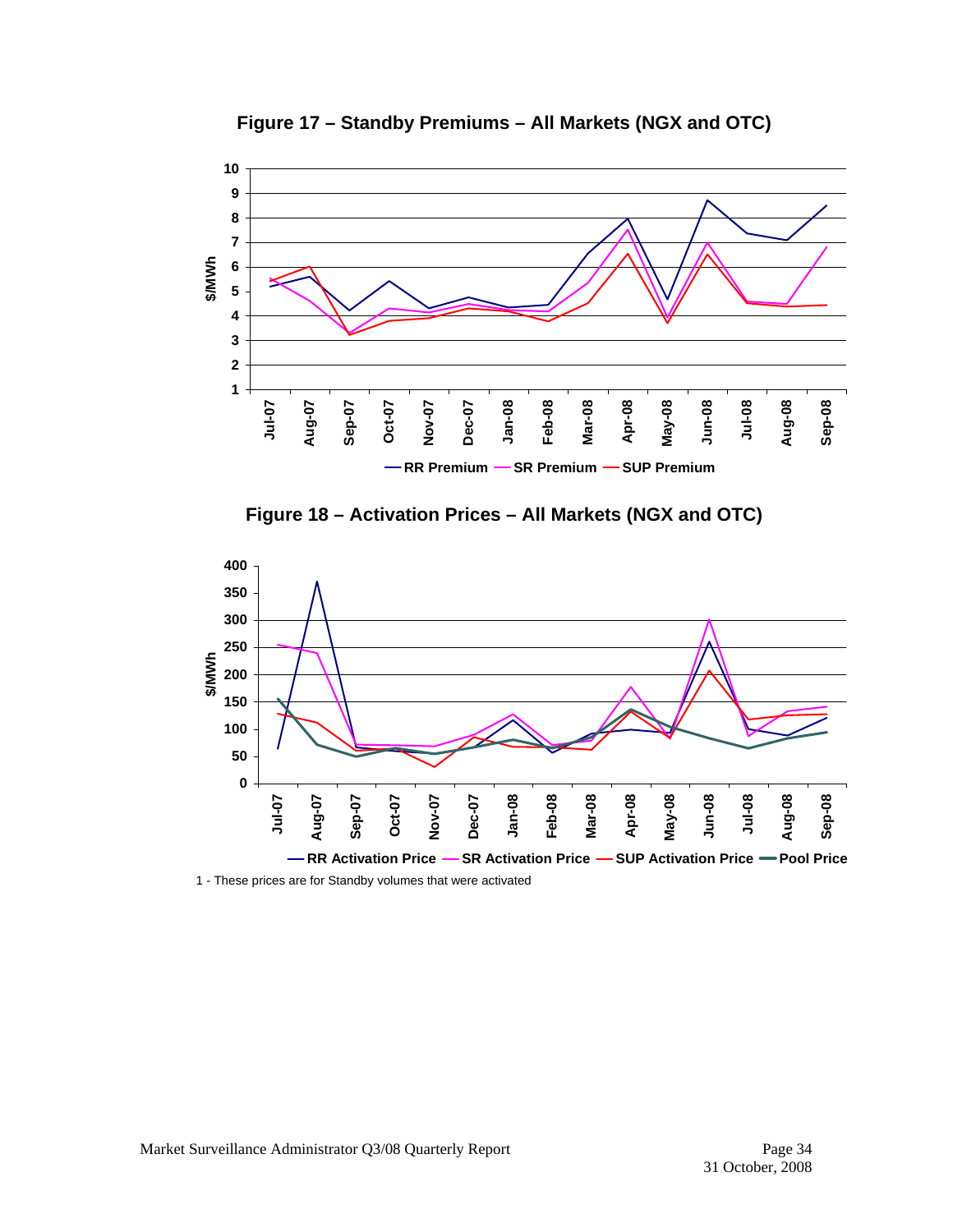



**Standby RR Activation Rate Standby SR Activation Rate Standby SUP Activation Rate**



**Figure 20 – OTC Procurement as a % of Total Procurement** 

**Active RR Active SR Active SUP**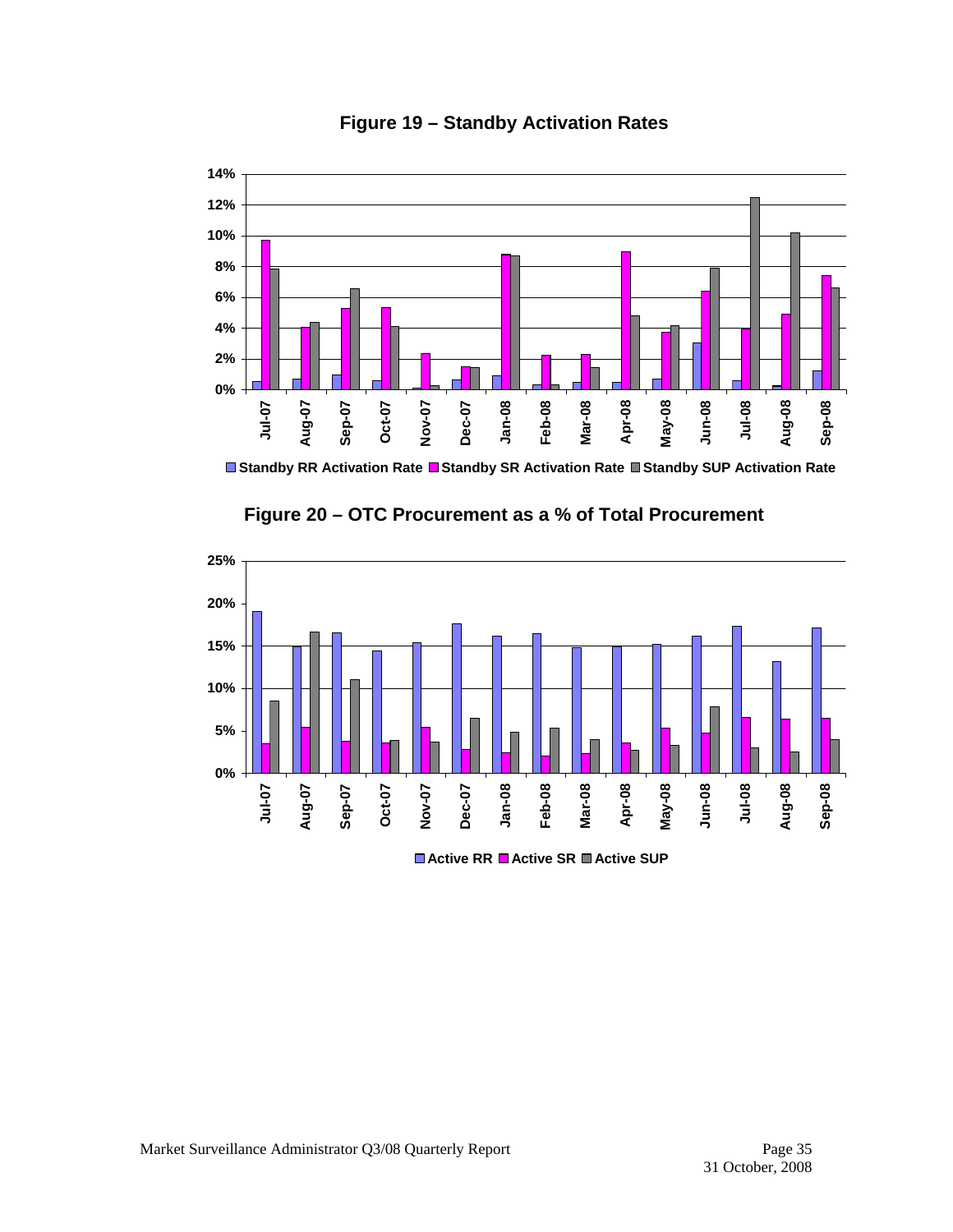

**Figure 21 – Active Regulating Reserve Settlement by Market** 



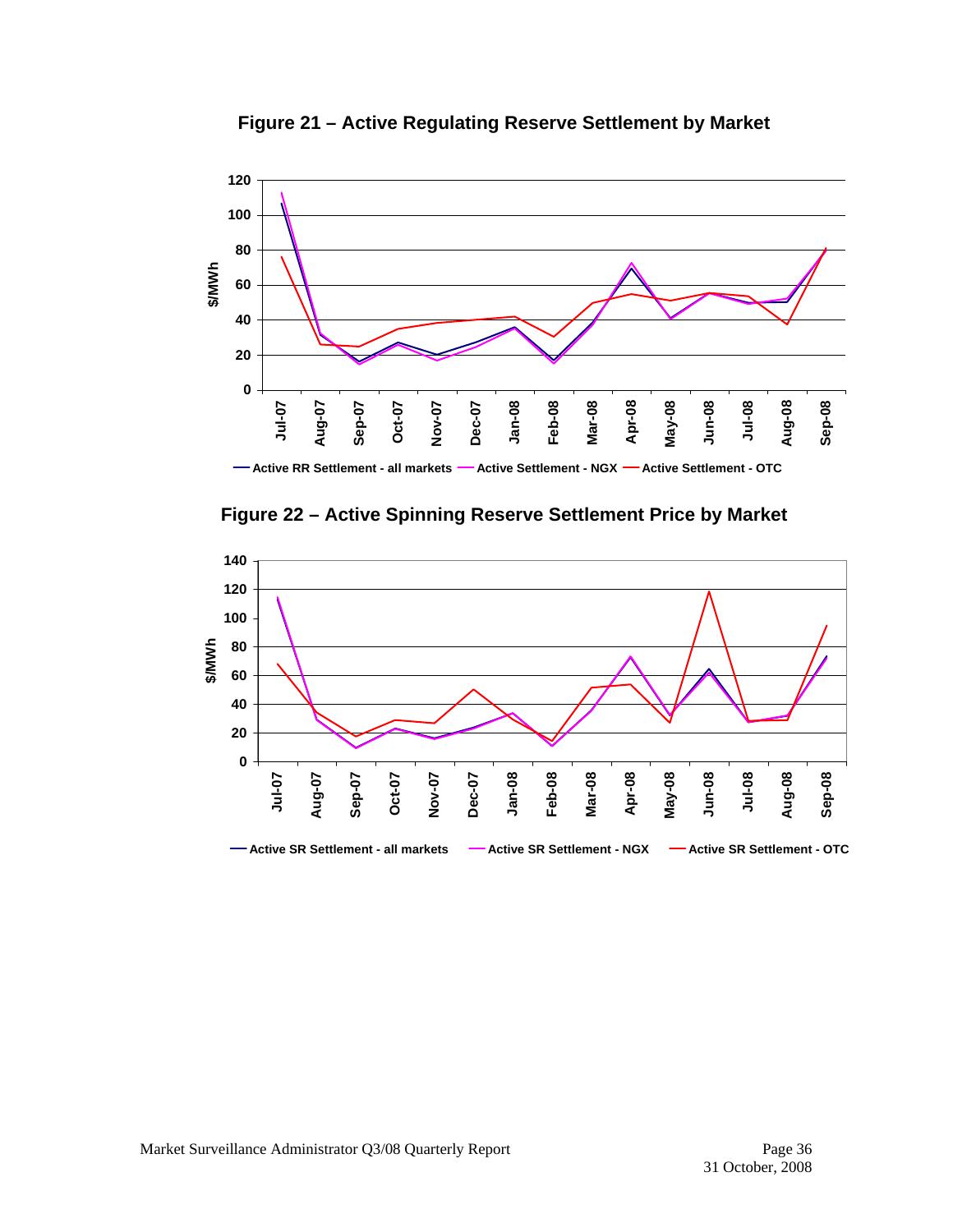

**Figure 23 – Active Supplemental Reserve Settlement Price by Market**